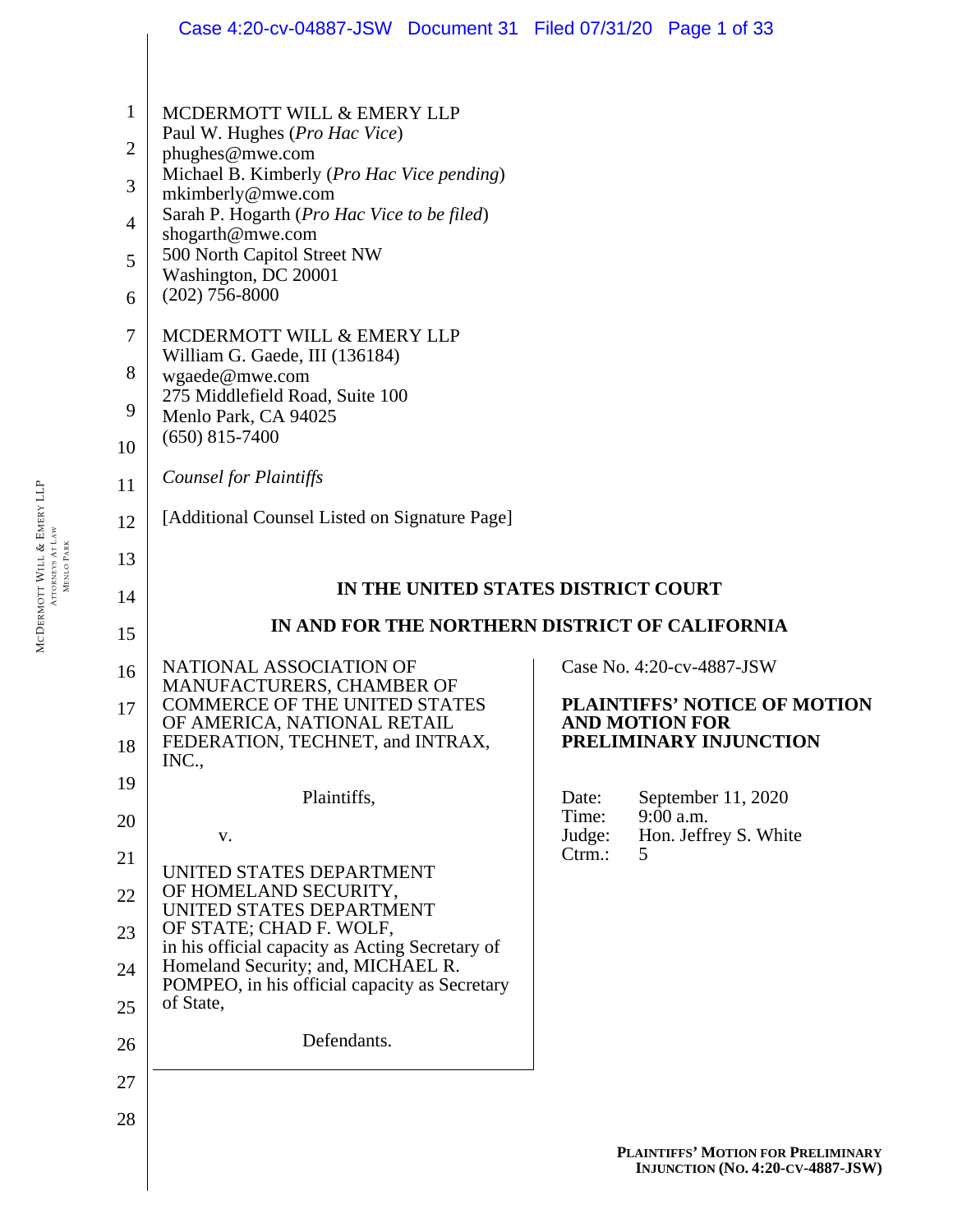1 2 3

## **TABLE OF CONTENTS**

| $\overline{2}$ |                |                                                                                 |  |  |
|----------------|----------------|---------------------------------------------------------------------------------|--|--|
| 3              |                |                                                                                 |  |  |
| 4              |                |                                                                                 |  |  |
| 5              |                |                                                                                 |  |  |
| 6              |                |                                                                                 |  |  |
| 7              | A.             |                                                                                 |  |  |
| 8              | <b>B.</b>      |                                                                                 |  |  |
| 9              | C.             |                                                                                 |  |  |
| 10             | D.             |                                                                                 |  |  |
| 11             |                |                                                                                 |  |  |
| 12             | $\mathbf{I}$ . |                                                                                 |  |  |
| 13             | A.             |                                                                                 |  |  |
| 14             |                | 1.                                                                              |  |  |
| 15             |                | The Proclamation lacks a reasonable relationship to its stated goals.  11<br>2. |  |  |
| 16<br>17       |                | The nondelegation doctrine requires a reading of Section 212(f) that<br>3.      |  |  |
| 18             |                | 4.                                                                              |  |  |
| 19             | <b>B.</b>      | For the same reasons, the implementation of the Proclamation is invalid         |  |  |
| 20<br>21       | C.             | Defendants' moratorium on visa processing and issuance is unlawful,             |  |  |
| 22             | II.            |                                                                                 |  |  |
| 23             | III.           |                                                                                 |  |  |
| 24             |                |                                                                                 |  |  |
| 25             |                |                                                                                 |  |  |
| 26             |                |                                                                                 |  |  |
| 27             |                |                                                                                 |  |  |
| 28             |                |                                                                                 |  |  |
|                |                |                                                                                 |  |  |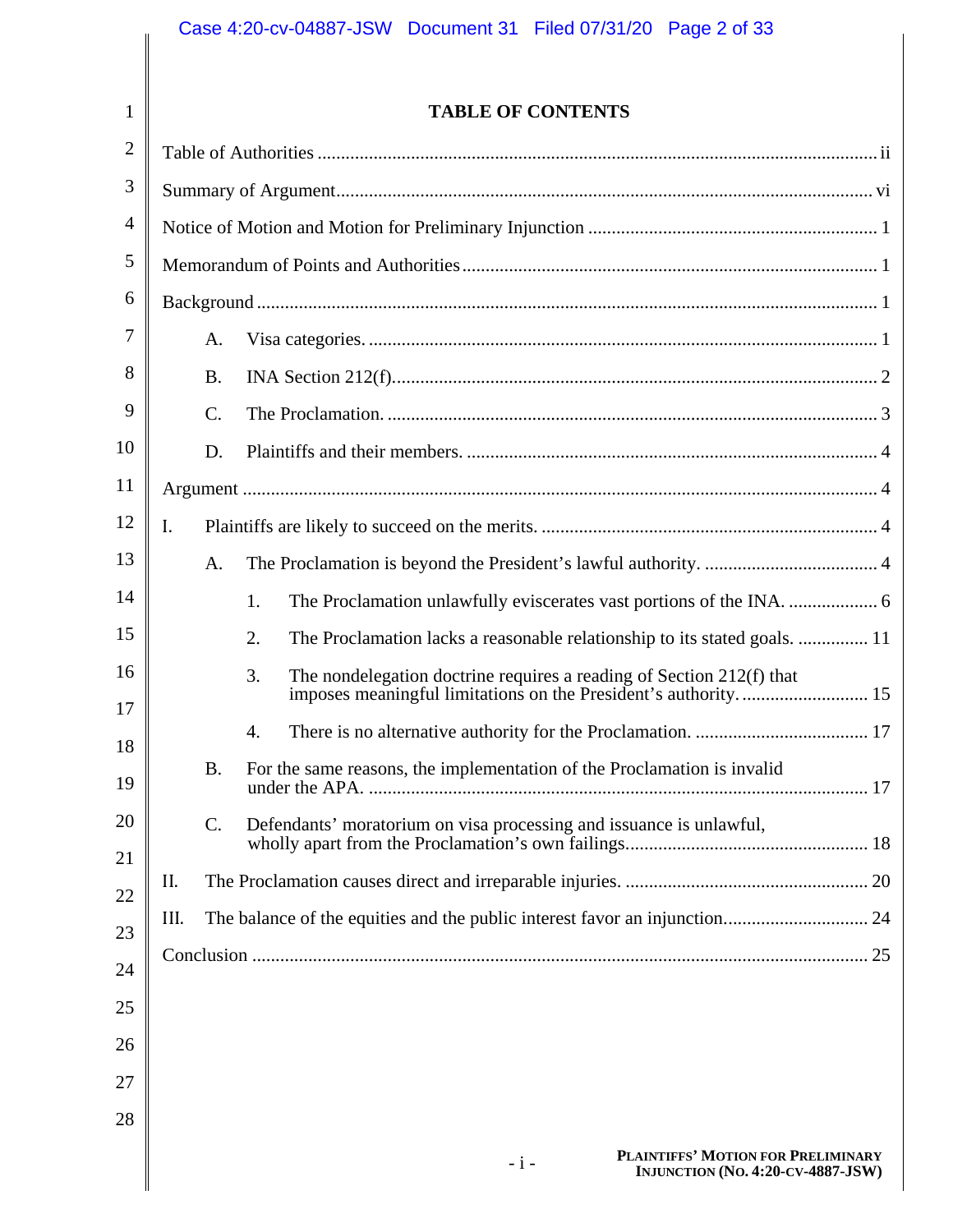|                     | Case 4:20-cv-04887-JSW Document 31 Filed 07/31/20 Page 3 of 33 |
|---------------------|----------------------------------------------------------------|
| 1                   | <b>TABLE OF AUTHORITIES</b>                                    |
|                     | <b>Cases</b>                                                   |
| $\overline{2}$<br>3 | A.L.A. Schechter Poultry v. United States,                     |
| $\overline{4}$      | Almendarez-Torres v. United States,                            |
| 5                   | Am. Power & Light Co. v. SEC,                                  |
| 6<br>7              | Arizona v. United States,                                      |
| 8                   | Armstrong v. Exceptional Child Ctr.,                           |
| 9                   | California v. Azar,                                            |
| 10                  | City of Arlington v. FCC,                                      |
| 11<br>12            | City of L.A. v. Barr,                                          |
| 13                  | Dep't of Commerce v. New York,                                 |
| 14                  | DHS v. Regents of Univ. of Cal.,                               |
| 15<br>16            | Doe #1 $v$ . Trump,                                            |
| 17                  | Doe #1 $v$ . Trump,                                            |
| 18                  | Doe v. Trump,                                                  |
| 19                  | E.V. v. Robinson,                                              |
| 20                  | East Bay Sanctuary Covenant v. Barr,                           |
| 21                  |                                                                |
| 22                  | East Bay Sanctuary Covenant v. Trump,                          |
| 23                  | Erringer v. Thompson,                                          |
| 24<br>25            | Fiallo v. Bell,                                                |
| 26                  | Fong Yue Ting v. United States,                                |
| 27                  | Franklin v. Massachusetts,                                     |
| 28                  |                                                                |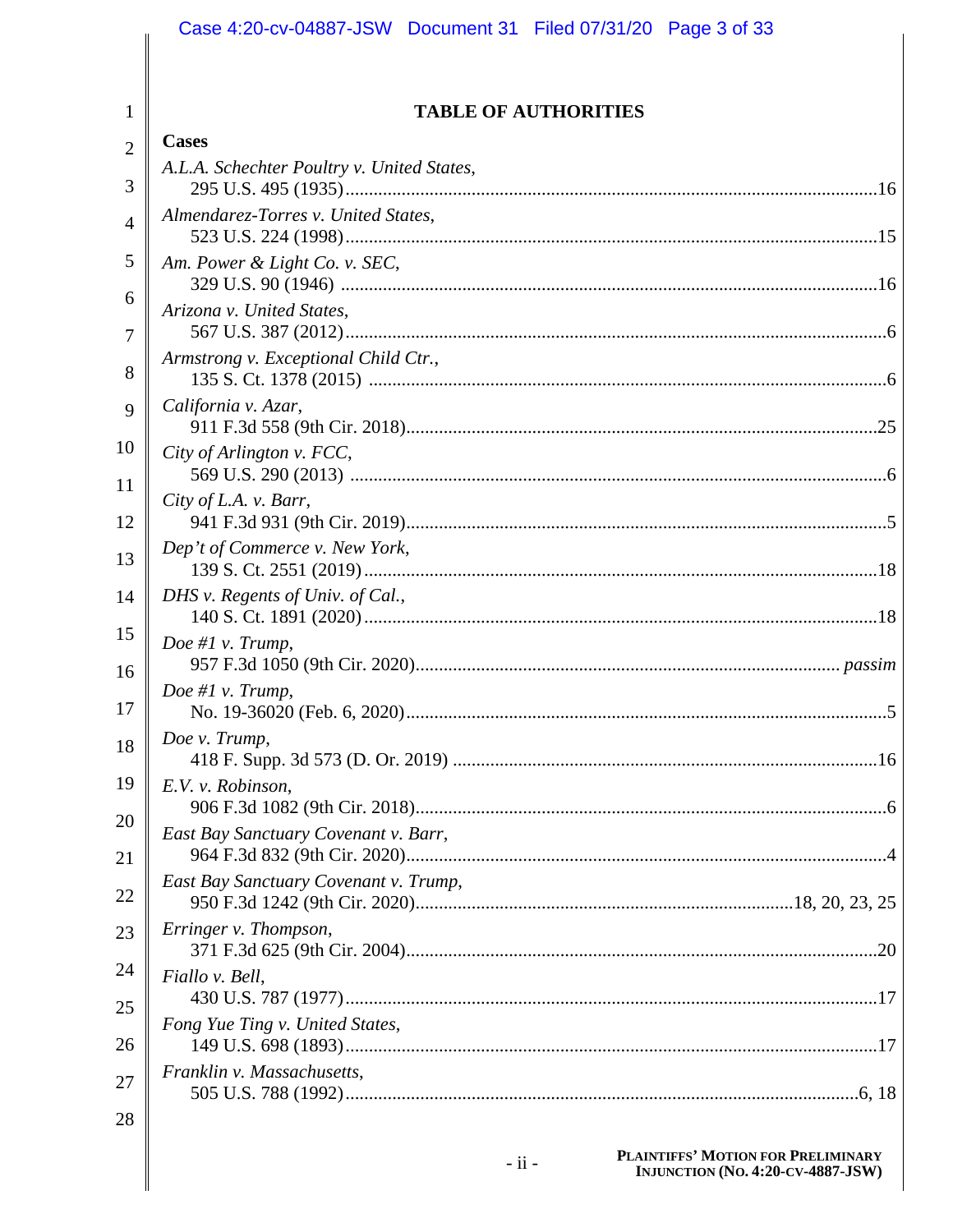#### Case 4:20-cv-04887-JSW Document 31 Filed 07/31/20 Page 4 of 33  $\mathbf{1}$ Cases—continued Galvan v. Press,  $\overline{2}$ 3 Gundy v. United States,  $\overline{4}$ Hawaii v. Trump, 5 Hawaii v. Trump, 6 Indus. Union Dep't, AFL-CIO v. Am. Petroleum Institute,  $\overline{7}$ 8 INS v. Chadha, 9 La. Pub. Serv. Comm'n v. FCC, 10 Lexmark Int'l, Inc. v. Static Control Components, Inc., 11 12 Michigan v. EPA, 13 Mingo Logan Coal Co. v. EPA, 14 Mistretta v. United States, 15 Nken v. Holder, 16 17 Oregon Advocacy Center v. Mink, 18 Pub. Citizen v. U.S. Trade Rep., 19 Sierra Club v. Trump, 20 Spokeo, Inc. v. Robins, 21 22 Stuhlbarg Int'l Sales Co. v. John D. Brush & Co., 23 Tin Cup LLC v. U.S. Army Corps of Eng'rs, 24 Trump v. Hawaii, 25 26 Trump v. Hawaii, 27 United States v. Castleman. 28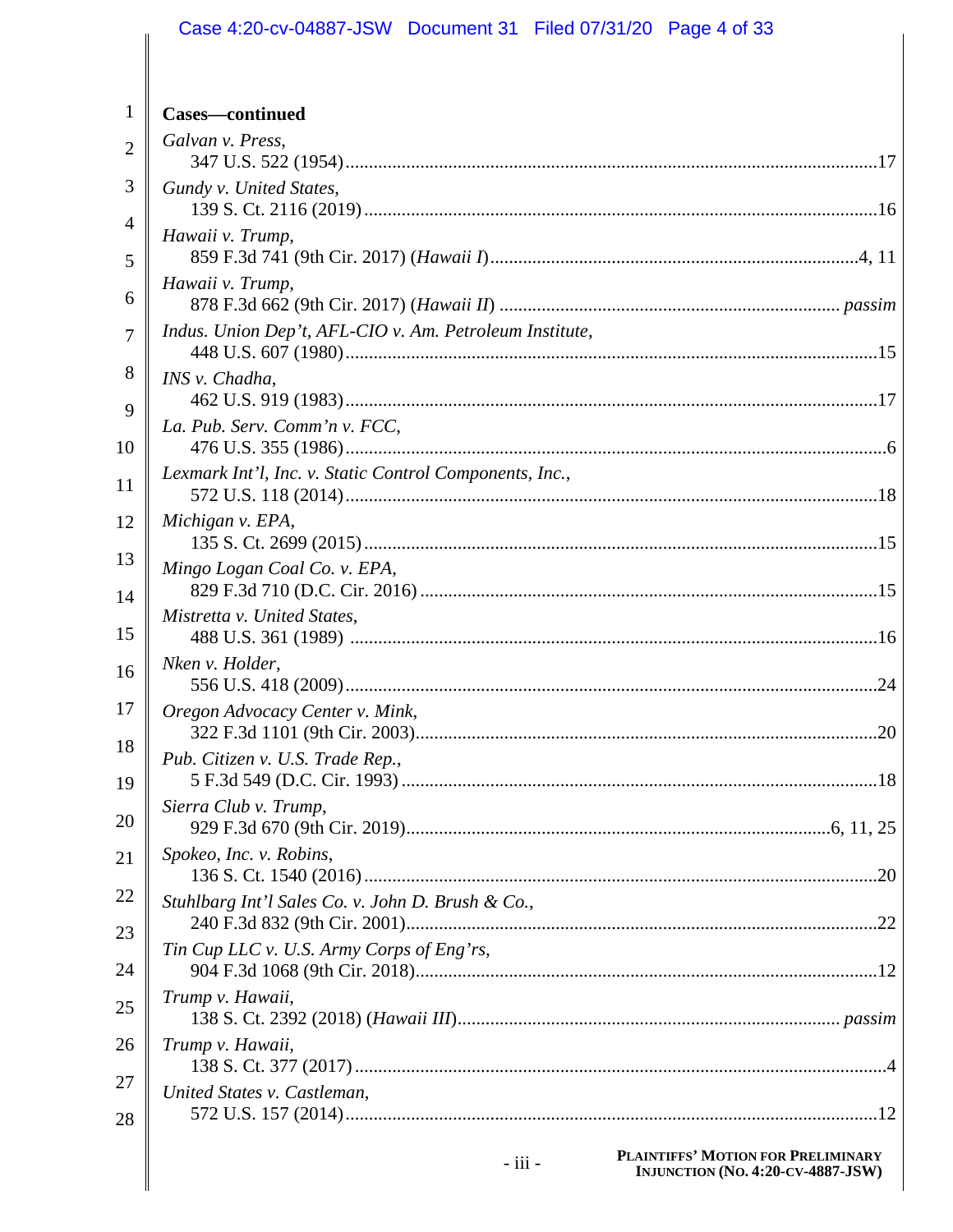|                | Case 4:20-cv-04887-JSW Document 31 Filed 07/31/20 Page 5 of 33 |
|----------------|----------------------------------------------------------------|
|                |                                                                |
|                |                                                                |
| 1              | <b>Cases—continued</b>                                         |
| $\overline{2}$ | Youngstown Sheet & Tube Co. v. Sawyer,                         |
|                |                                                                |
| 3              | <b>Statutes, Rules, and Regulations</b>                        |
| 4              | 8 C.F.R.                                                       |
|                |                                                                |
| 5              | $\frac{214.2(h)(6)(iv)(A) \dots}{7}$                           |
| 6              |                                                                |
|                | 20 C.F.R.                                                      |
| 7              |                                                                |
| 8              |                                                                |
|                |                                                                |
| 9              |                                                                |
| 10             |                                                                |
| 11             |                                                                |
|                | 22 C.F.R.                                                      |
| 12             |                                                                |
| 13             |                                                                |
|                |                                                                |
| 14             | 5 U.S.C.                                                       |
| 15             |                                                                |
|                |                                                                |
| 16             |                                                                |
| 17             |                                                                |
|                | 8 U.S.C.                                                       |
| 18             |                                                                |
| 19             |                                                                |
|                |                                                                |
| 20             |                                                                |
| 21             |                                                                |
| 22             |                                                                |
|                |                                                                |
| 23             |                                                                |
| 24             |                                                                |
|                |                                                                |
| 25             |                                                                |
| 26             |                                                                |
|                |                                                                |
| 27             |                                                                |
| 28             |                                                                |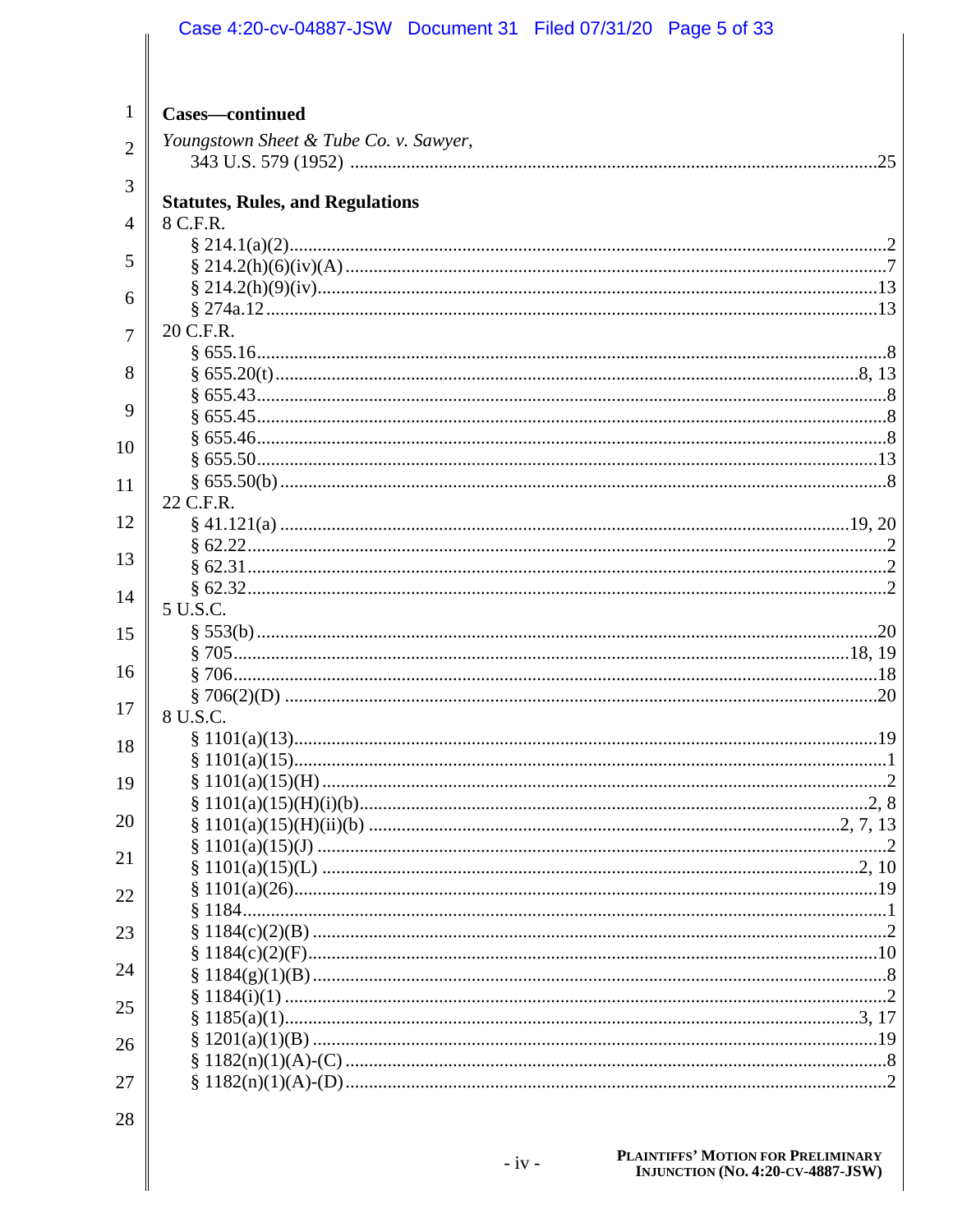| $\mathbf{1}$   | <b>Statutes, Rules, and Regulations-continued</b>                                 |
|----------------|-----------------------------------------------------------------------------------|
| $\overline{2}$ | 8 U.S.C.                                                                          |
| 3              |                                                                                   |
|                |                                                                                   |
| 4              | Eisenhower Exchange Fellowship Act of 1990, Pub. L. 101-454 § 8, 104 Stat. 106310 |
| 5              |                                                                                   |
| 6              |                                                                                   |
|                | Alien Temporary Employment Labor Certification Process, 56 Fed. Reg. 11,705       |
| $\overline{7}$ |                                                                                   |
| 8              |                                                                                   |
| 9              | <b>Other Authorities</b>                                                          |
| 10             |                                                                                   |
| 11             |                                                                                   |
|                |                                                                                   |
| 12             |                                                                                   |
| 13             |                                                                                   |
| 14             |                                                                                   |
| 15             |                                                                                   |
| 16             |                                                                                   |
| 17             |                                                                                   |
| 18             |                                                                                   |
| 19             |                                                                                   |
| 20             |                                                                                   |
| 21             |                                                                                   |
| 22             |                                                                                   |
| 23             |                                                                                   |
| 24             |                                                                                   |
| 25             |                                                                                   |
| 26             |                                                                                   |
| 27             |                                                                                   |
| 28             |                                                                                   |
|                | DE AINTIFFE <sup>2</sup> MOTION FOR DREI BJINARY                                  |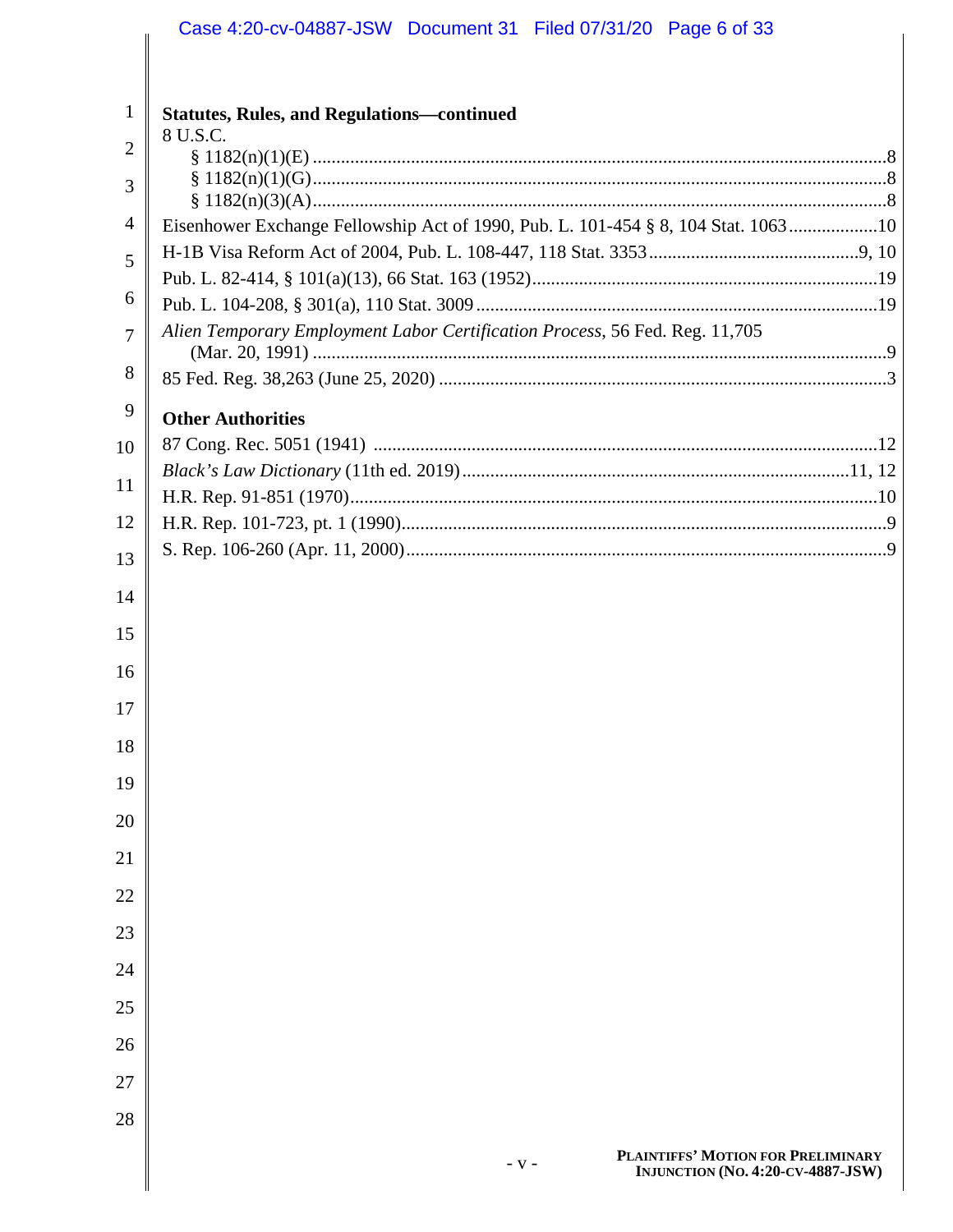1 2

3

4

5

7

#### **SUMMARY OF ARGUMENT**

On June 22, 2020, President Trump issued Presidential Proclamation 10052. A putative exercise of INA Section 212(f) (8 U.S.C. § 1182(f)), the Proclamation suspends entire visa categories for at least six months. The stated purpose of the Proclamation, according to administration officials, is to "free[] up" "about 525,000 jobs" in 2020 alone. Hughes Decl. Ex. 2.

6 Because the Proclamation is unlawful and is causing substantial, irreparable injury to countless businesses and the workers they employ, the Court should promptly enjoin it.

8 9 10 11 **I.** The Proclamation rests on Section 212(f), which authorizes the President to suspend the entry of noncitizens for reasons of foreign affairs and national security. The Ninth Circuit recently held that, if Section 212(f) supplies any authority to act with respect to domestic policy, that power is limited. The Proclamation here severely transgresses the scope of Section 212(f) authority.

12 13 14 *First*, in exercising Section 212(f) powers, the President may not direct actions that conflict with other statutory provisions. Yet that is precisely what the Proclamation does—deleting wholesale visa categories used by hundreds of thousands of individuals each year.

15 16 17 18 *Second*, Section 212(f) requires the President to "find" that the action serves the "interests" of the United States." Here, however, the Proclamation's findings fail to meet the required standard because there is a fundamental mismatch between the problem identified and the action taken, there is a failure to address crucial evidence, and there is disregard of reliance interests.

19 20 *Third*, these limits on Section 212(f) ensure that it constitutes a lawful delegation of authority from Congress to the Executive. Absent such limits, the Proclamation is unlawful.

21 22 23 24 25 26 **II.** An injunction is necessary to prevent irreparable injury. The purpose of the Proclamation is to fundamentally disrupt how companies may hire employees for at least the next six months. The Plaintiff associations represent, in the aggregate, hundreds of thousands of American businesses. Accordingly, and by design, the Proclamation inflicts on Plaintiffs and their members—including Microsoft Corporation, Amazon.com, Inc., Gentle Giant Moving, Singing Hills Landscape, Intrax, Alliance Abroad, and more—specific, acute, and irremediable harms.

27 28 **III.** The balance of equities and the public interest favor an injunction for multiple reasons, including that adherence to congressional judgments necessarily serves the public interest.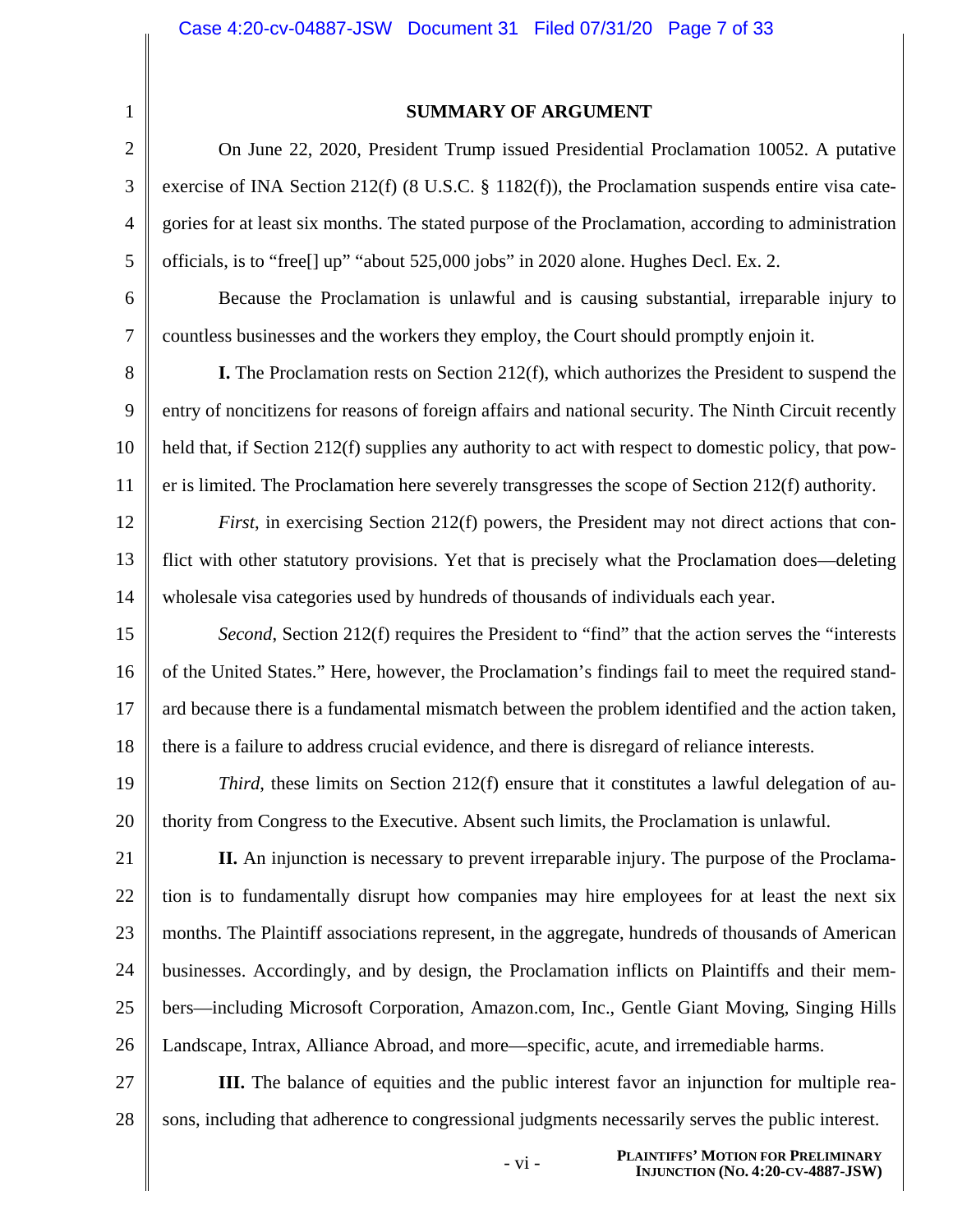17 18

1

2

3

4

5

6

7

8

11

12

13

14

15

16

19

24

### **NOTICE OF MOTION AND MOTION FOR PRELIMINARY INJUNCTION**

PLEASE TAKE NOTICE that on September 11, 2020, at 9:00 a.m. in Courtroom 5 of the Oakland Courthouse, 1301 Clay Street, Oakland, CA 94612, before the Honorable Jeffrey S. White, Plaintiffs the National Association of Manufacturers, the Chamber of Commerce of the United States of America, the National Retail Federation, TechNet, and Intrax, Inc. will and hereby do move for a preliminary injunction against Defendants the United States Department of Homeland Security, the United States Department of State, Chad F. Wolf, and Michael R. Pompeo pursuant to Federal Rule of Civil Procedure 65(a).

9 10 Plaintiffs seek a preliminary injunction enjoining Defendants, their agents, servants, employees, and all others in active concert or participation with them from, pending final judgment:

implementing, enforcing, or otherwise carrying out Section 2 of Proclamation 10052 with respect to Plaintiffs and, with respect to the association Plaintiffs, their members; and

with respect to the Plaintiffs and the members of the association Plaintiffs, engaging in any action that results in the non-processing or non-issuance of applications or petitions for visas in the H, J, and L categories which, but for Presidential Proclamation 10052, would be eligible for processing and issuance.

#### **MEMORANDUM OF POINTS AND AUTHORITIES**

#### **BACKGROUND**

#### **A. Visa categories.**

20 21 22 23 The Immigration and Nationality Act (INA) governs the admission of noncitizens into the United States. *See generally* 8 U.S.C. §§ 1101 *et seq.* Among other things, the INA provides for various categories of nonimmigrant visas for noncitizens planning to enter the United States temporarily and for a specific purpose. *See id.* §§ 1101(a)(15), 1184.

Pertinent here are three nonimmigrant visa categories: L visas, H visas, and J visas.

25 26 27 28 **L Visa Category**. L visas provide for intra-company transfers. They are issued to noncitizens who have "been employed continuously for one year by a firm or corporation . . . and who seek[] to enter the United States temporarily in order to continue to render [their] services to the same employer" and will perform a "managerial" or "executive" function (L-1A visas) or have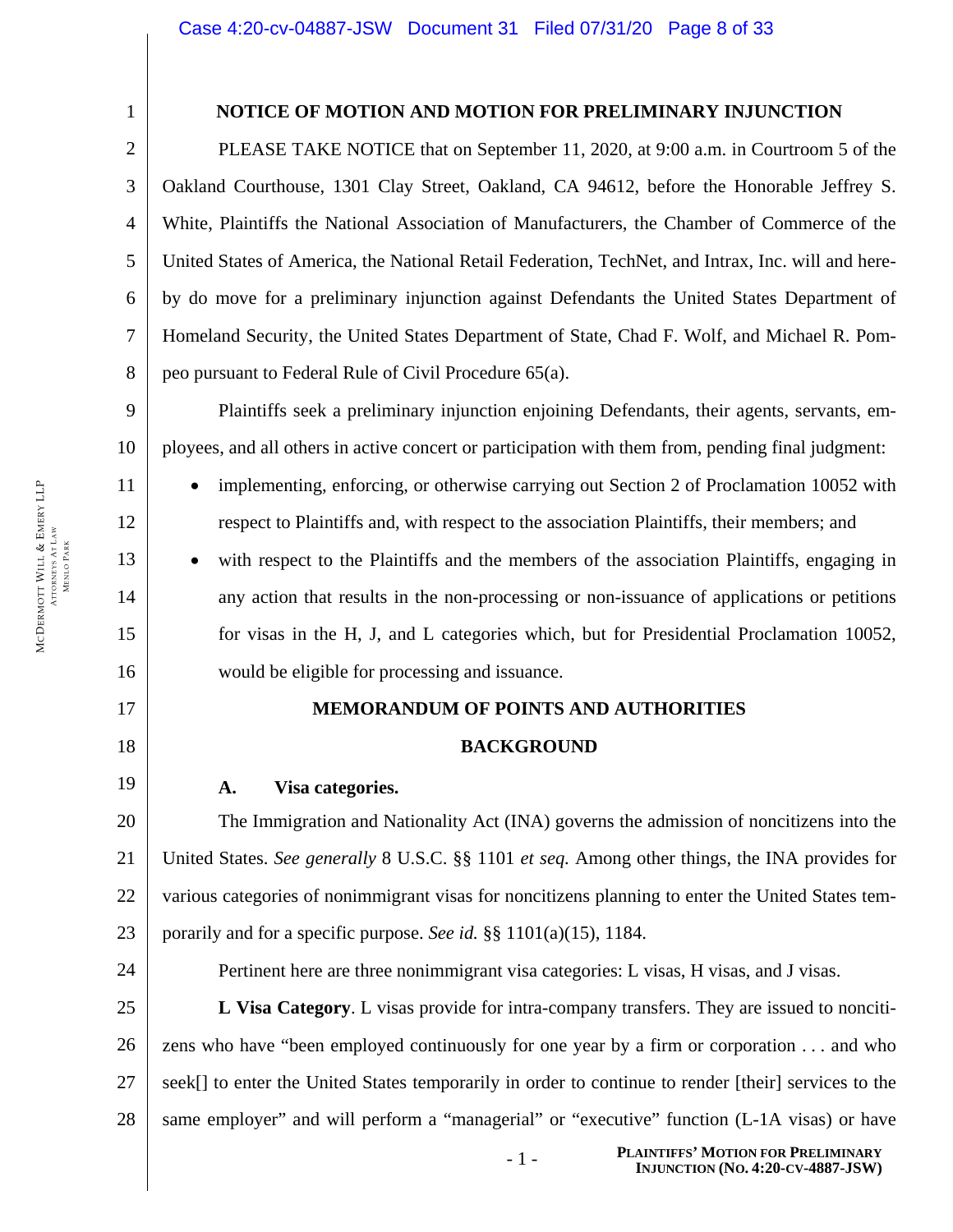2 3 "specialized knowledge" about the company's product or processes and procedures (L-1B visas). *See* 8 U.S.C. § 1101(a)(15)(L); *id.* § 1184(c)(2)(B) (defining "specialized knowledge"). L-2 visas are available for accompanying spouses and minor children. *Id.* § 1101(a)(15)(L).

4 5 6 7 8 9 10 11 12 **H Visa Category**. H-1B visas are issued to highly skilled workers "coming temporarily to the United States to perform services . . . in a specialty occupation" (8 U.S.C. § 1101(a)(15)(H)(i)(b)), which involves "application of a body of highly specialized knowledge" and "attainment of a bachelor's or higher degree in the specific specialty" (*id.* § 1184(i)(1)). Before hiring an H-1B nonimmigrant, a company must attest, among other things, that the position pays prevailing wages, that the position will not adversely impact other workers, and that the employer has provided certain forms of notice regarding the position. *Id.* § 1182(n)(1)(A)-(D). New H-1B visas are capped at 65,000 per year with an additional 20,000 available to individuals with an advanced degree from a U.S. higher-education institution.

13 14 15 16 H-2B visas are issued to noncitizens "coming temporarily to the United States to perform [non-agricultural] temporary service or labor." 8 U.S.C.  $\S$  1101(a)(15)(H)(ii)(b). An H-2B visa may be issued only "if unemployed persons capable of performing [the needed] service or labor cannot be found in this country." *Id.* H-2B visas are limited to 66,000 per year.

17 18 H-4 visas are available to "the alien spouse and minor children" of a noncitizen entering under one of the other H visa categories. 8 U.S.C.  $\S$  1101(a)(15)(H); 8 C.F.R.  $\S$  214.1(a)(2).

19 20 21 22 23 **J Visa Category**. The J visa category—a mainstay of U.S. diplomatic efforts for decades—provides for cultural exchange visitors in a variety of programs. 8 U.S.C. § 1101(a)(15)(J). Relevant here, J-1 programs include the summer work travel program (22 C.F.R. § 62.32); the au pair program (*id.* § 62.31); and the trainee and intern programs (*id.* § 62.22). The J-2 visa is available to the spouse and children of an individual entering on a J-1 visa. 8 U.S.C.  $\S$  1101(a)(15)(J).

24

25

26

27

28

1

### **B. INA Section 212(f).**

INA Section 212(f) provides:

Whenever the President finds that the entry of any aliens or of any class of aliens into the United States would be detrimental to the interests of the United States, he may by proclamation, and for such period as he shall deem necessary, suspend the entry of all aliens or any class of aliens as immigrants or nonimmigrants, or impose on the entry of aliens any restrictions he may deem to be appropriate.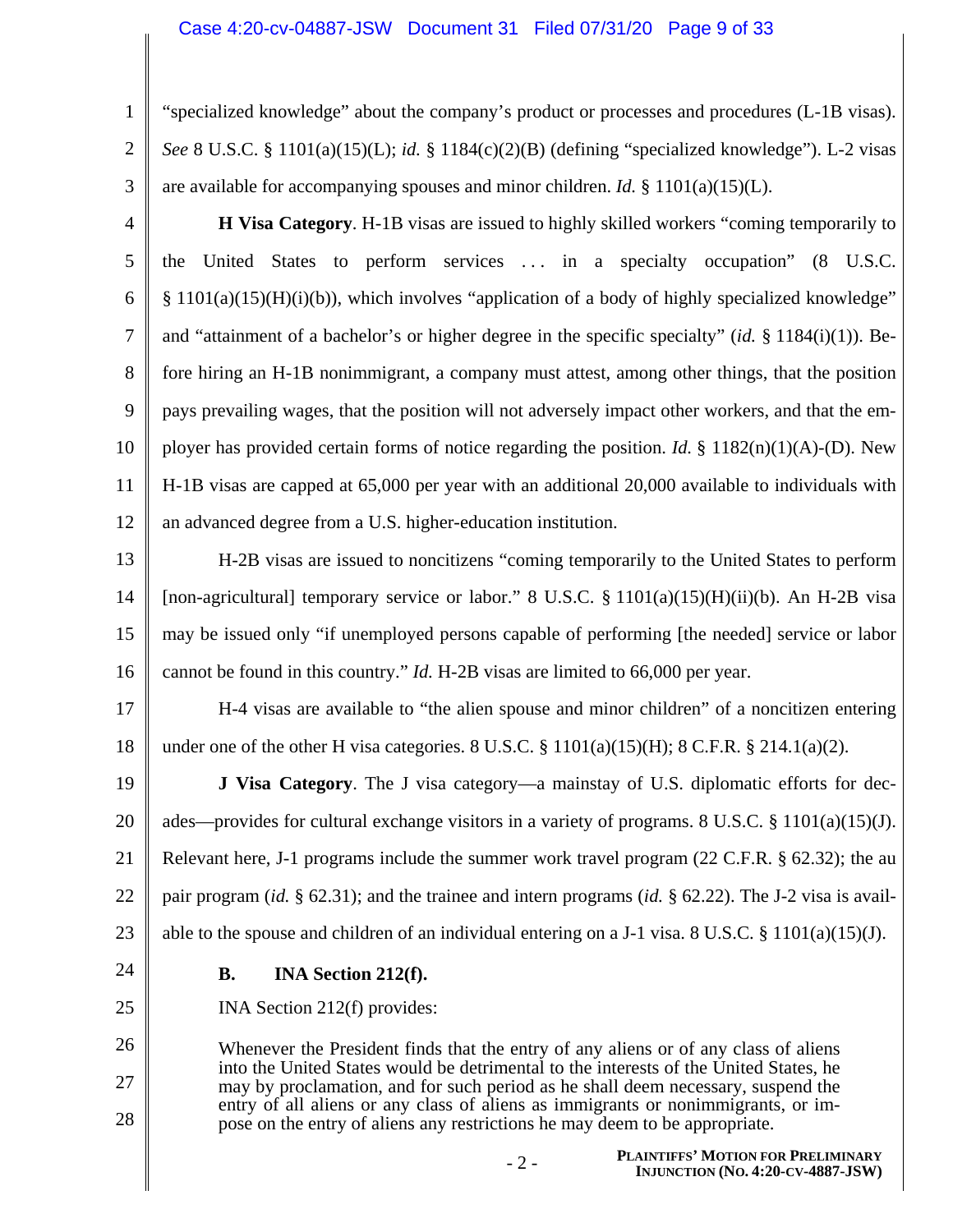| $\mathbf{1}$   | 8 U.S.C. § 1182(f). INA Section 215(a) makes it unlawful "for any alien to  enter the United                                                                                                                              |  |  |  |
|----------------|---------------------------------------------------------------------------------------------------------------------------------------------------------------------------------------------------------------------------|--|--|--|
| $\overline{2}$ | States except under such reasonable rules, regulations, and orders, and subject to such limitations                                                                                                                       |  |  |  |
| 3              | and exceptions as the President may prescribe." $8 \text{ U.S.C. } $1185(a)(1)$ .                                                                                                                                         |  |  |  |
| $\overline{4}$ | <b>The Proclamation.</b><br>$\mathbf{C}$ .                                                                                                                                                                                |  |  |  |
| 5              | The Presidential Proclamation 10052, issued on June 22, 2020, asserts that "[t]he entry of                                                                                                                                |  |  |  |
| 6              | additional workers through the H-1B, H-2B, J, and L nonimmigrant visa programs $\dots$ presents a                                                                                                                         |  |  |  |
| 7              | significant threat to employment opportunities for Americans affected by the extraordinary eco-                                                                                                                           |  |  |  |
| 8              | nomic disruptions caused by the COVID-19 outbreak." 85 Fed. Reg. 38,263, 38,264 (June 25,                                                                                                                                 |  |  |  |
| 9              | 2020) (Hughes Decl. Ex. 1). Subject to limited exceptions, Section 2 of the Proclamation bars                                                                                                                             |  |  |  |
| 10             | "[t] t] The entry into the United States of any alien seeking entry pursuant to":                                                                                                                                         |  |  |  |
| 11             | an H-1B or H-2B visa, and any alien accompanying or following to join<br>(a)<br>such alien;                                                                                                                               |  |  |  |
| 12<br>13       | (b)<br>a J visa, to the extent the alien is participating in an intern, trainee, teacher,<br>camp counselor, au pair, or summer work travel program, and any alien ac-<br>companying or following to join such alien; and |  |  |  |
| 14             | an L visa, and any alien accompanying or following to join such alien.<br>(c)                                                                                                                                             |  |  |  |
| 15             | <i>Id.</i> § 2. The Proclamation's entry ban "shall expire on December 31, 2020" but "may be contin-                                                                                                                      |  |  |  |
| 16             | ued as necessary." <i>Id.</i> $\S$ 6. In putative implementation of the Proclamation, the Department of                                                                                                                   |  |  |  |
| 17             | State has announced that it will not issue visas in the impacted categories. Hughes Decl. Exs. 5-7.                                                                                                                       |  |  |  |
| 18             | For its part, DHS similarly announced it would "temporarily pause the issuance of certain new                                                                                                                             |  |  |  |
| 19             | nonimmigrant visas until December 31, 2020." Hughes Decl. Ex. 3.                                                                                                                                                          |  |  |  |
| 20             | The Proclamation's purpose is clear: It is intended to radically alter the U.S. labor market                                                                                                                              |  |  |  |
| 21             | on a massive scale. Baselice Decl. ¶ 8. On June 22, 2020, the White House held a "background"                                                                                                                             |  |  |  |
| 22             | press call" during which a "senior administration official" stated that, taking the Proclamation                                                                                                                          |  |  |  |
| 23             | together with an accompanying bar on immigrant visas, "the sum total of what these actions will                                                                                                                           |  |  |  |
| 24             | do in terms of freeing up jobs over the course of the rest of 2020 is about 525,000 jobs. Quite a                                                                                                                         |  |  |  |
| 25             | significant number." Hughes Decl. Ex. 2. The official described the purpose and effect of the pol-                                                                                                                        |  |  |  |
| 26             | icy as to "clear out this workspace for Americans." <i>Id.</i> The same day, DHS official Ken Cucci-                                                                                                                      |  |  |  |
| 27             | nelli stated on television that "just the temporary pieces of this are over 500,000 job openings                                                                                                                          |  |  |  |
| 28             | for Americans in the latter half of this year. That is a very big deal. Unprecedented level of effort                                                                                                                     |  |  |  |
|                |                                                                                                                                                                                                                           |  |  |  |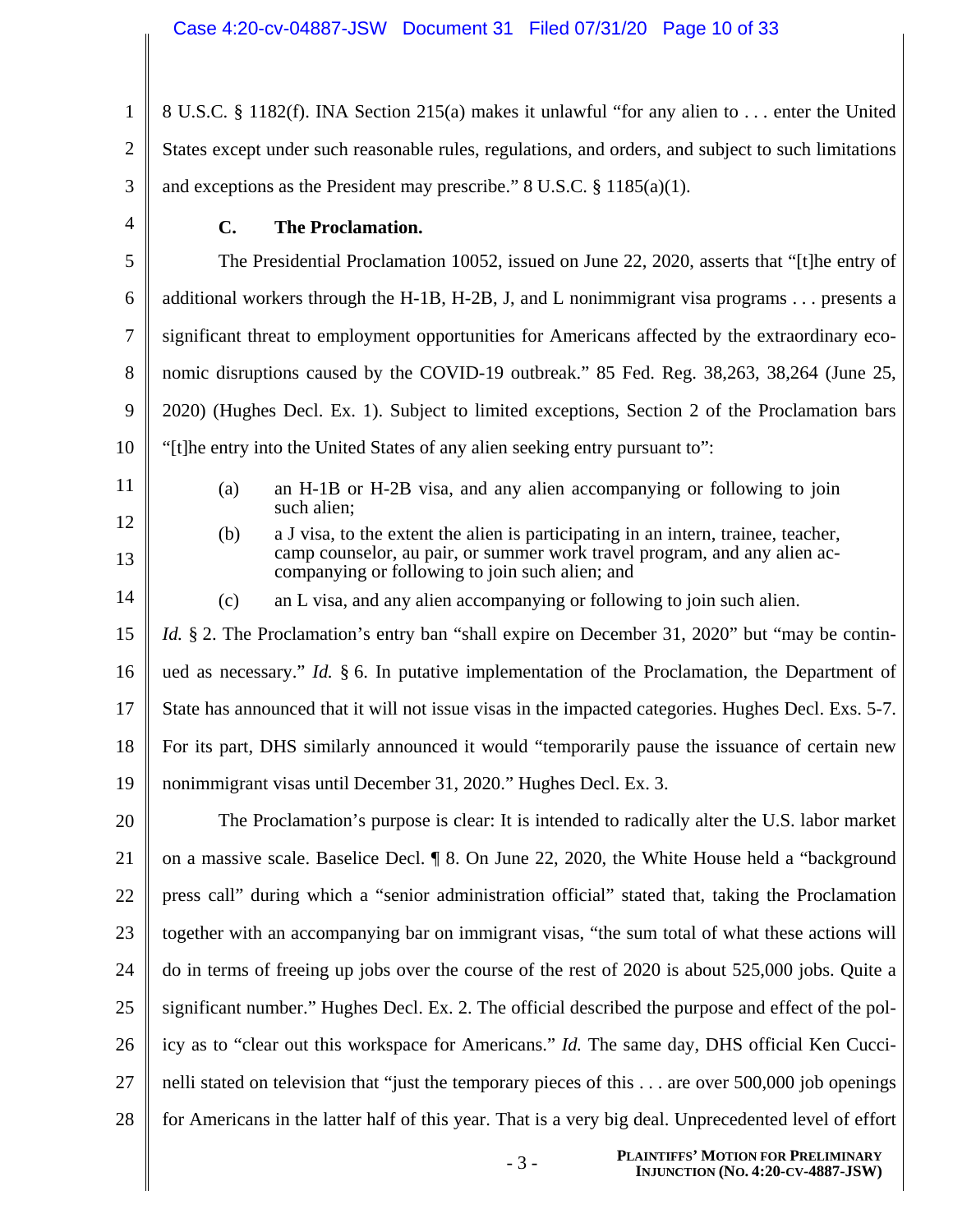by a president to clear the American job market of competition like this." Hughes Decl. Ex. 4.

2

1

### **D. Plaintiffs and their members.**

3 4 5 6 7 8 Plaintiff associations—the National Association of Manufacturers, the U.S. Chamber of Commerce, the National Retail Federation, and TechNet—represent hundreds of thousands of American businesses of all sizes and across all economic sectors. Baselice Decl. ¶ 2; Hall Decl. ¶¶ 2, 4, 7. Plaintiff Intrax is one of the Nation's leading operators of State Department regulated cultural exchange programs. The Proclamation's unprecedented reconfiguration of the U.S. labor market immediately and irreparably harms Plaintiffs and their respective members.

9

### **ARGUMENT**

10 11 12 13 "On a motion for a preliminary injunction, plaintiffs must make a 'threshold showing' … that (1) they are likely to succeed on the merits, (2) they are likely to 'suffer irreparable harm' without relief, (3) the balance of equities tips in their favor, and (4) an injunction is in the public interest." *East Bay Sanctuary Covenant v. Barr*, 964 F.3d 832 (9th Cir. 2020) (citations omitted).

14

### **I. PLAINTIFFS ARE LIKELY TO SUCCEED ON THE MERITS.**

15

### **A. The Proclamation is beyond the President's lawful authority.**

16 17 Plaintiffs are likely to succeed on their claim that the Proclamation and its implementation exceeds the authority conferred on the President by Section 212(f).

18 19 20 21 22 At the outset, there is no doubt that, when the President acts with respect to foreign affairs and national security, his authority pursuant to Section 212(f) is broad. In *Trump v. Hawaii*, 138 S. Ct. 2392, 2408 (2018) (*Hawaii III*),<sup>1</sup> the Court observed that Section 212(f) "exudes deference to the President." *See id*. at 2415 (noting "the President's flexible authority [under Section 212(f)] to suspend entry based on *foreign policy* interests.") (emphasis added). More recently, however,

<sup>24</sup> 25 26 27 28 1 A brief recap of the *Hawaii* litigation: In *Hawaii I*, the Ninth Circuit affirmed a preliminary injunction against an executive order imposing a version of the President's so-called travel ban. *See Hawaii v. Trump*, 859 F.3d 741 (9th Cir. 2017) (*Hawaii I*). That opinion was vacated as moot by the Supreme Court after the executive order in question "expired by [its] own terms." *Trump v. Hawaii*, 138 S. Ct. 377 (2017). The President then issued a presidential proclamation with similar provisions; the Ninth Circuit in *Hawaii II* largely affirmed a preliminary injunction against the enforcement of that proclamation. *See Hawaii v. Trump*, 878 F.3d 662 (9th Cir. 2017) (*Hawaii II*). That decision was reversed by the Supreme Court on its merits—although as discussed below, the Court did not disagree with several of the premises underlying the Ninth Circuit's analysis, many of which are applicable here. *See Trump v. Hawaii*, 138 S. Ct. 2392 (2018) (*Hawaii III*).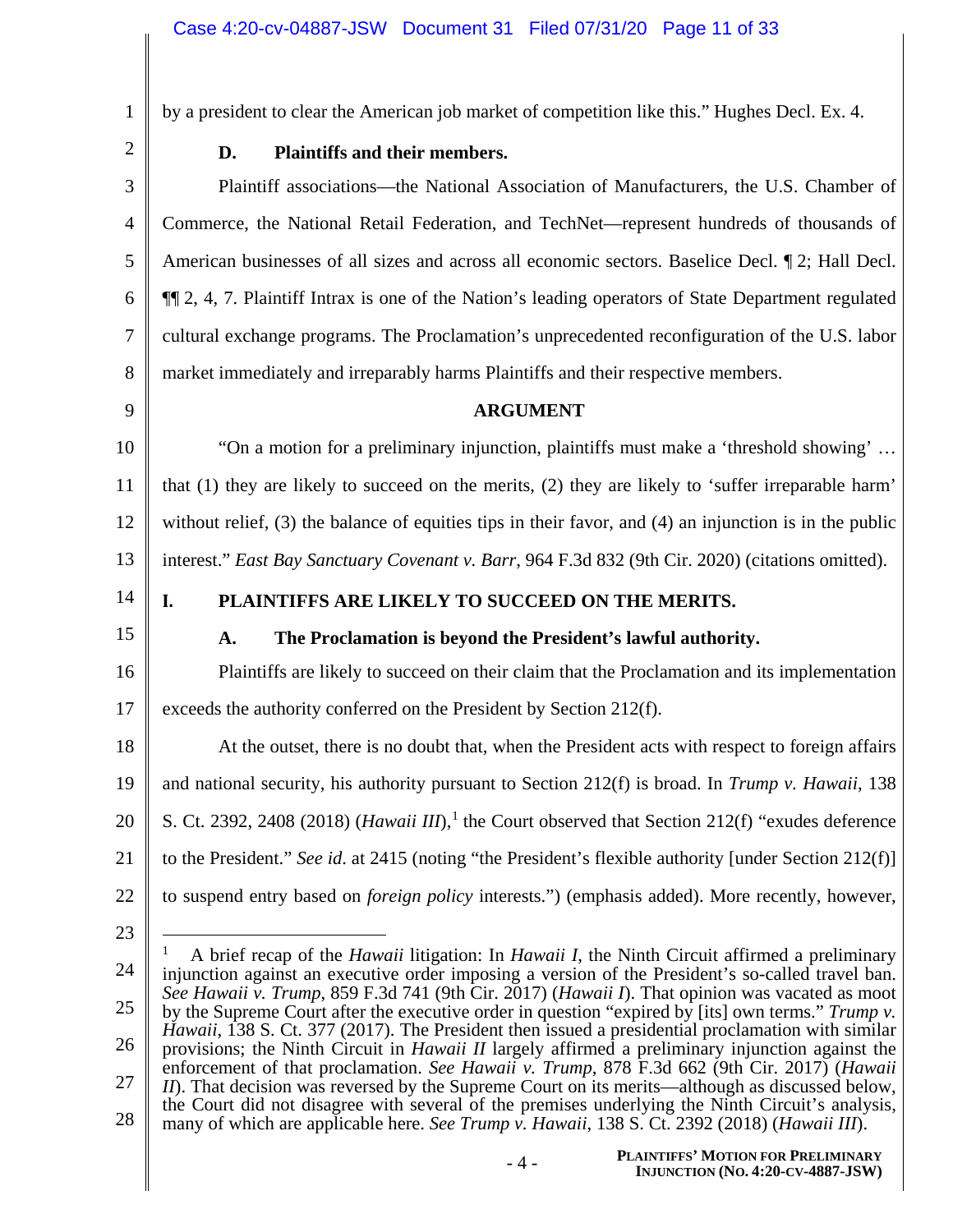#### Case 4:20-cv-04887-JSW Document 31 Filed 07/31/20 Page 12 of 33

1 2 3 4 5 6 7 the Ninth Circuit held that the calculus changes when the President purports to exercise this authority to accomplish domestic policy. While *Hawaii III* considered the president's Section 212(f) authority in "the context of international affairs and national security," "his power is more circumscribed when he addresses a purely domestic economic issue." *Doe #1 v. Trump*, 957 F.3d 1050, 1067 (9th Cir. 2020). Thus, "in domestic economic matters, the national security and foreign affairs justifications for policy implementations disappear, and the normal policy-making channels remain the default rules of the game." *Id*.

8 9 10 11 12 13 14 15 Indeed, a straightforward reading of Section 212(f)—which requires the President to act in "the interests of the United States" (8 U.S.C. § 1182(f))—demonstrates that this power is tied, inherently, to foreign relations and national security. That operative phrase is a term of art referencing (in the context of immigration) the external-facing, national-security and foreign-affairs interests of "the United States" as an international actor, rather than the more general "public interest."<sup>2</sup> Section 212(f) "does not provide the President with limitless power to deny visas to immigrants based on purely long-term economic concerns" or "purely domestic economic problem[s]." *Doe #1*, 957 F.3d at 1065, 1067.

16 17 18 19 Even if the President may employ Section 212(f) authority to achieve a domestic end, the deference due in that context is substantially lessened—and it markedly distinguishes this case from *Hawaii III*. As we will show, the Proclamation transgresses the limits of Section 212(f) power for several reasons.

20 21 22 Defendants therefore may not lawfully implement the Proclamation's provisions, because there is no other source of authority that could authorize them to suspend the operation of the INA's visa provisions and impose an entry ban. *See, e.g.*, *City of L.A. v. Barr*, 941 F.3d 931, 938

- 23
- 24 25 26 27 28 2 This interpretation is confirmed by unbroken executive practice. As a group of over thirty immigration-law scholars explained in an *amicus* brief before the Ninth Circuit, "[i]n every case out of the over forty proclamations and executive orders issued under § 1182(f) or related statutory authority, presidential action has shown a specific nexus with the conduct of foreign governments." Br. of Immigration Law Professors 7, *Doe #1 v. Trump*, No. 19-36020 (Feb. 6, 2020), Dkt. 40; *see also id.* ("[E]very single example the [Supreme] Court cited [in *Hawaii III*] concerned foreign policy—because no counterexamples exist."); *id.* at 20-36 (comprehensive chart of Section 212(f) entry suspensions; "[n]one address a purely domestic issue."). Because domestic unemployment is not such a "foreign policy interest[]" (*Hawaii III*, 138 S. Ct. at 2415), the Proclamation exceeds the scope of Section 212(f).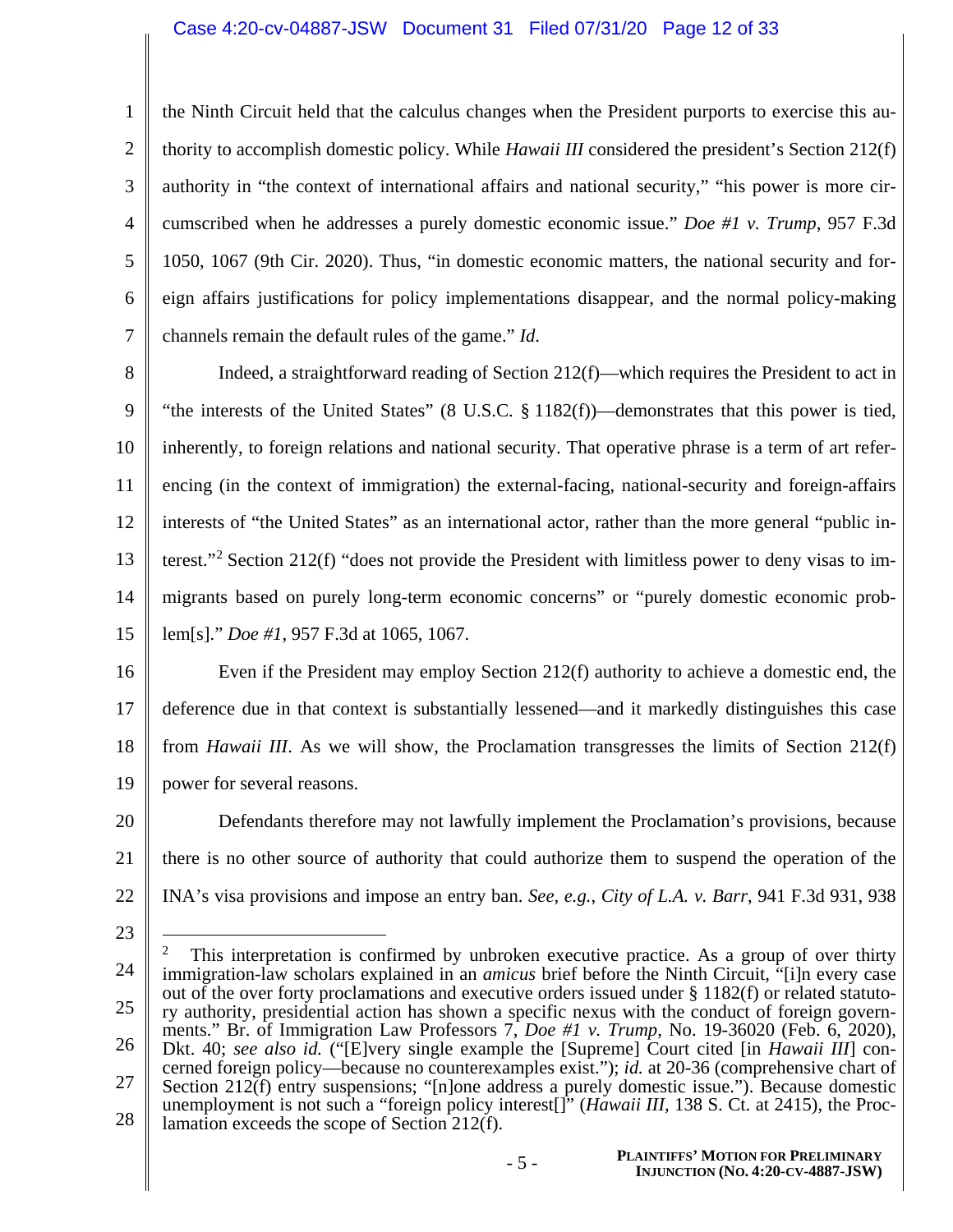1 2 3 4 5 6 7 (9th Cir. 2019) ("When an agency is charged with administering a congressional statute, 'both its power to act and how it is to act are authoritatively prescribed by Congress.' An agency 'literally has no power to act . . . unless and until Congress confers power upon it.'") (quoting *City of Arlington v. FCC*, 569 U.S. 290, 297 (2013); and *La. Pub. Serv. Comm'n v. FCC*, 476 U.S. 355, 374 (1986)) (alterations incorporated).<sup>3</sup> And it is established that "the officers who attempt to enforce the President's directive" may be "enjoin[ed]." *Hawaii II*, 878 F.3d at 680 (quoting *Franklin v. Massachusetts*, 505 U.S. 788, 828 (1992) (Scalia, J., concurring)).

8

### **1. The Proclamation unlawfully eviscerates vast portions of the INA.**

9 10 11 12 13 14 15 16 17 First, the Proclamation nullifies significant swaths of the INA, declaring statutorily established visa categories invalid for the remainder of the year. Section 212(f) may provide the President broad authority, but it does not allow him to "nullify[] Congress's considered judgments on matters of immigration." *Hawaii II*, 878 F.3d at 685; *see also id.* ("[T]he Executive may not exercise [its Section 212(f)] power in a manner that conflicts with the  $[NA]]$ ."). While the Supreme Court ultimately held that the proclamation in *Hawaii* did not conflict, it acknowledged the "premise" that Section 212(f) "does not give the President authority to countermand Congress's considered policy judgments." *Hawaii III*, 138 S. Ct. at 2410-2411 ("We may assume that § 1182(f) does not allow the President to expressly override particular provisions of the INA.").

18 19 20 21 22 23 24 That is just what the Proclamation attempts here. The INA, and in particular the provisions governing the work-related visas, sets out a "finely reticulated regulatory scheme governing the admission of foreign nationals." *Hawaii II*, 878 F.3d at 685; *cf. Arizona v. United States*, 567 U.S. 387, 395 (2012) ("Federal governance of immigration and alien status is extensive and complex"). The statute provides in great detail which noncitizens may enter the country, for what purposes, and under what circumstances. The Proclamation takes a sledgehammer to that carefully crafted system, declaring by executive fiat that four entire visa categories are no longer operative.

<sup>26</sup> 27 28 3 *See also Sierra Club v. Trump*, 929 F.3d 670, 694 (9th Cir. 2019) ("The Supreme Court has 'long held that federal courts may in some circumstances grant injunctive relief against' federal officials violating federal law.") (quoting *Armstrong v. Exceptional Child Ctr.*, 135 S. Ct. 1378, 1384 (2015)); *E.V. v. Robinson*, 906 F.3d 1082, 1090-1091 (9th Cir. 2018) (acknowledging freestanding cause of action for "suits alleging that a federal official acted ultra vires of statutorily delegated authority").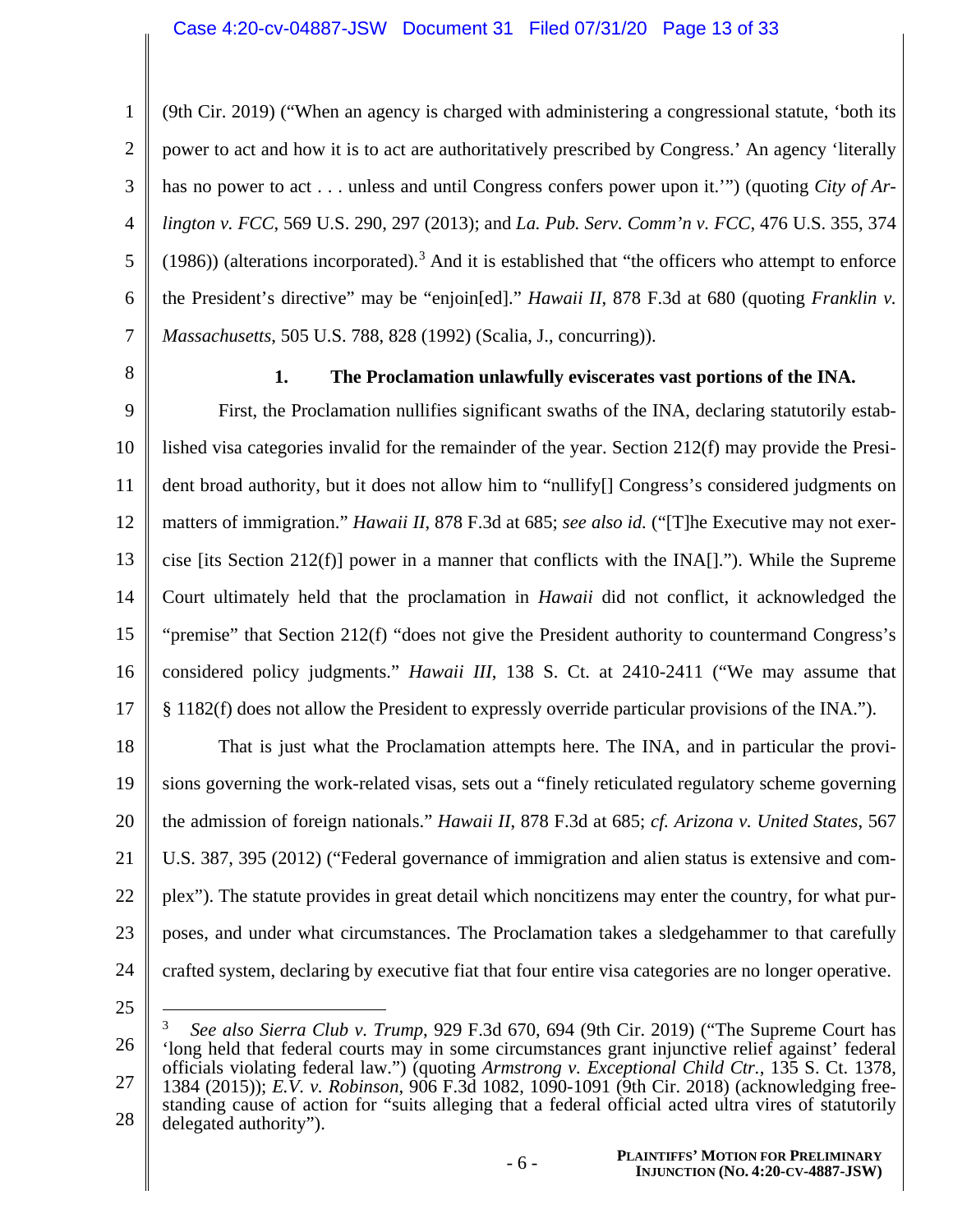#### Case 4:20-cv-04887-JSW Document 31 Filed 07/31/20 Page 14 of 33

1 2 3 4 5 6 7 8 A comparison to the Supreme Court's decision in *Hawaii III* is instructive here. The presidential proclamation at issue in *Hawaii III* barred entry to nationals of a list of enumerated countries, on the basis that those countries provided insufficient information to the United States for the proper vetting of their citizens, harming national security. *Hawaii III*, 138 S. Ct. at 2404-2405. The Supreme Court upheld that proclamation against a challenge that it conflicted with the INA, essentially because that proclamation was additive in nature: it did not actually "*conflict*" with any existing INA provisions; rather, it "impose[d] *additional* limitations on entry beyond the grounds for exclusion set forth in the INA." *Id.* at 2411-2412 (emphases added).

9 10 11 12 13 14 15 16 17 This Proclamation is quite different. Rather than simply "supplement[ing]" the INA's existing national-security provisions (*Hawaii III*, 138 S. Ct. at 2412), it would wipe whole categories of legislatively created visas from the statute books. Until the end of the year, the Proclamation announces, there simply *is no more* H-1B visa—and no H-2B, L-1, or J-1 visas either—and the statutes creating those visas are without effect. Such an attempt to nakedly "nullify[] Congress's considered judgments on matters of immigration," as embodied in the INA, is not within the power conferred by Section 212(f). *Hawaii II*, 878 F.3d at 685; *see also Doe #1*, 957 F.3d at 1067 (rejecting reliance on Section 212(f) due to "serious questions as to whether the President has effectively rewritten provisions of the INA").

18 19 20 21 22 23 24 That alone is enough to render the Proclamation *ultra vires*. But even more strikingly, the particular visa provisions that the Proclamation "effectively rewrit[es]" (*Doe #1*, 957 F.3d at 1067) already strike a conscious balance—fine-tuned over decades of statutory amendments between the very interests at stake here: American businesses' need for skilled, specialized, and temporary workers, on the one hand; and protections for domestic workers on the other. By purporting to strike a different balance than that enacted into law by Congress, the Proclamation further exceeds the President's power under Section 212(f).

25 26 27 28 Perhaps most obviously, the H-2B visa category is already subject to an incredibly stringent protection for domestic workers: By statute, the visa may only be issued "if unemployed persons capable of performing [the needed temporary] service or labor cannot be found in this country." 8 U.S.C. § 1101(a)(15)(H)(ii)(b); *see also* 8 C.F.R. § 214.2(h)(6)(iv)(A).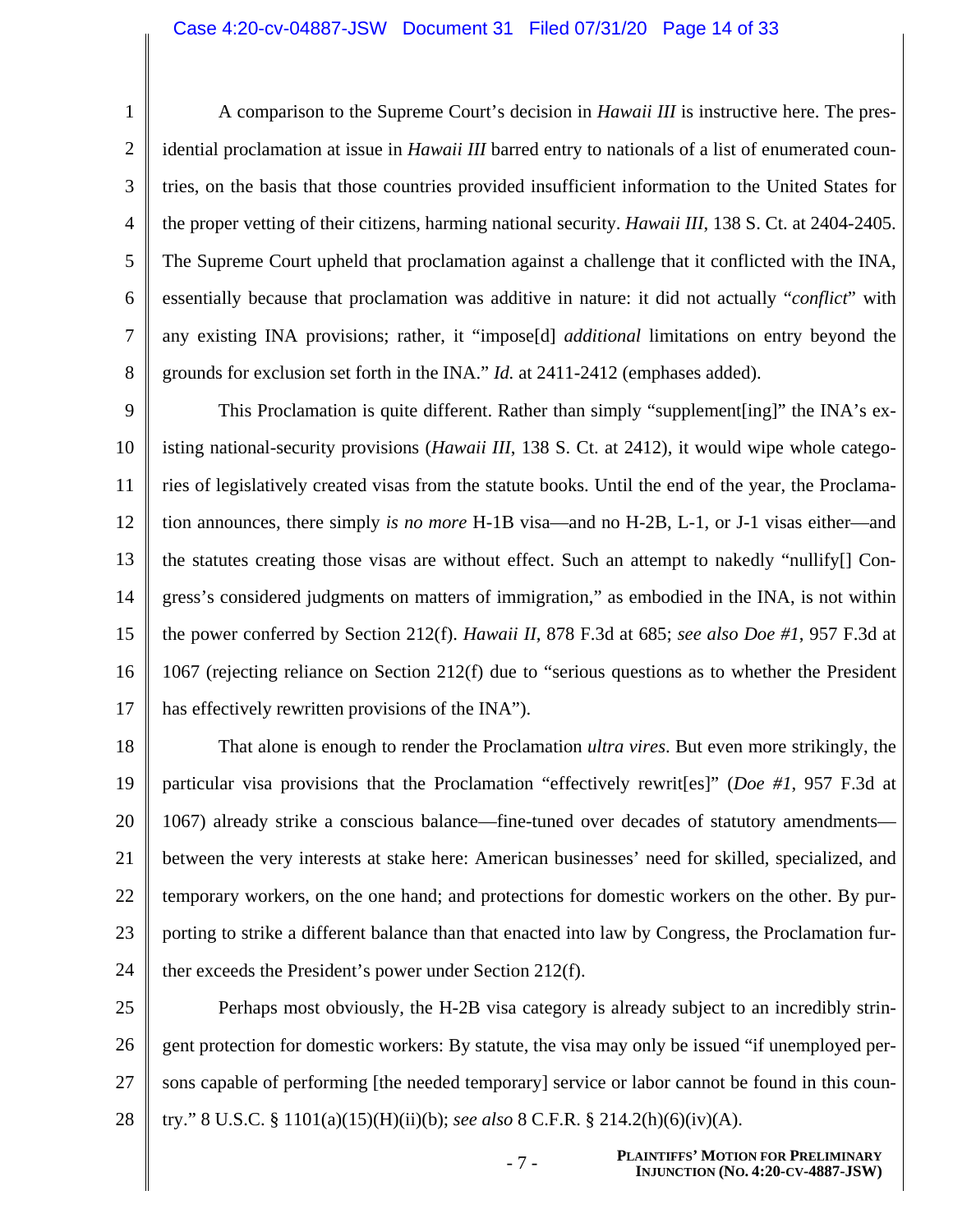#### Case 4:20-cv-04887-JSW Document 31 Filed 07/31/20 Page 15 of 33

1 2 3 4 5 6 7 8 9 10 11 12 13 That assurance is achieved through a robust labor certification process overseen by the Department of Labor, under which an employer with a temporary job opening must provide a job order to the relevant State Workforce Agencies for posting and recruitment of domestic workers (20 C.F.R. § 655.16); contact former workers and "solicit their return to the job" (*id.* § 655.43); provide notice of the opening to any relevant union or post the opening at the job site or online (*id.* § 655.45); and conduct any other domestic recruitment deemed necessary by the Department of Labor personnel reviewing the application (*id.* § 655.46). Only if these (and other) steps are taken without filling the position will the Department of Labor "certify . . . that there is an insufficient number of U.S. workers who are qualified and who will be available for the job opportunity" (*id.* § 655.50(b))—and even after certification, the employer has a "[c]ontinuing requirement" to "provide employment to any qualified U.S. worker who applies" (*id.* § 655.20(t)). Existing law thus guarantees that the issuance of an H-2B visa will not disadvantage American workers<sup>4</sup>—yet the Proclamation writes the entire visa category out of the INA anyway.

14 15 16 17 18 19 20 21 22 23 24 25 26 Congress also struck a conscious balance between the needs of American business and American labor with the H-1B visa, which is available to skilled foreign workers in "specialty occupation[s]." 8 U.S.C. § 1101(a)(15)(H)(i)(b). Recognizing the struggles of American companies to fill all their skilled specialty positions with domestic workers, Congress tailored the labor protections for H-1B visas slightly differently than for unskilled H-2B workers. For example, all sponsoring employers must attest that wages paid to H-1B workers will not undercut wages paid to U.S. workers; that H-1B employees' working conditions will not adversely affect those of U.S. workers; and that the employer has provided notice of its plan to hire H-1B employees to any relevant domestic union representative, or otherwise posted conspicuous notice. *Id.* § 1182(n)(1)(A)- (C). A subset of employers—those with a history of willful certification violations, and those with a large percentage of workers already on H-1B visas—must make additional certifications, including that the company has tried and failed to fill the position with a domestic worker. *Id.*  $§ 1182(n)(1)(E), (n)(1)(G), (n)(3)(A).$ <sup>5</sup>

27

<sup>&</sup>lt;sup>4</sup> H-2B visas are also capped at 66,000 per year. *See* 8 U.S.C. § 1184(g)(1)(B).<br><sup>5</sup> The H visa category dates to the INA of 1952, and the current H 1B statute

<sup>5</sup> The H visa category dates to the INA of 1952, and the current H-1B statute was enacted in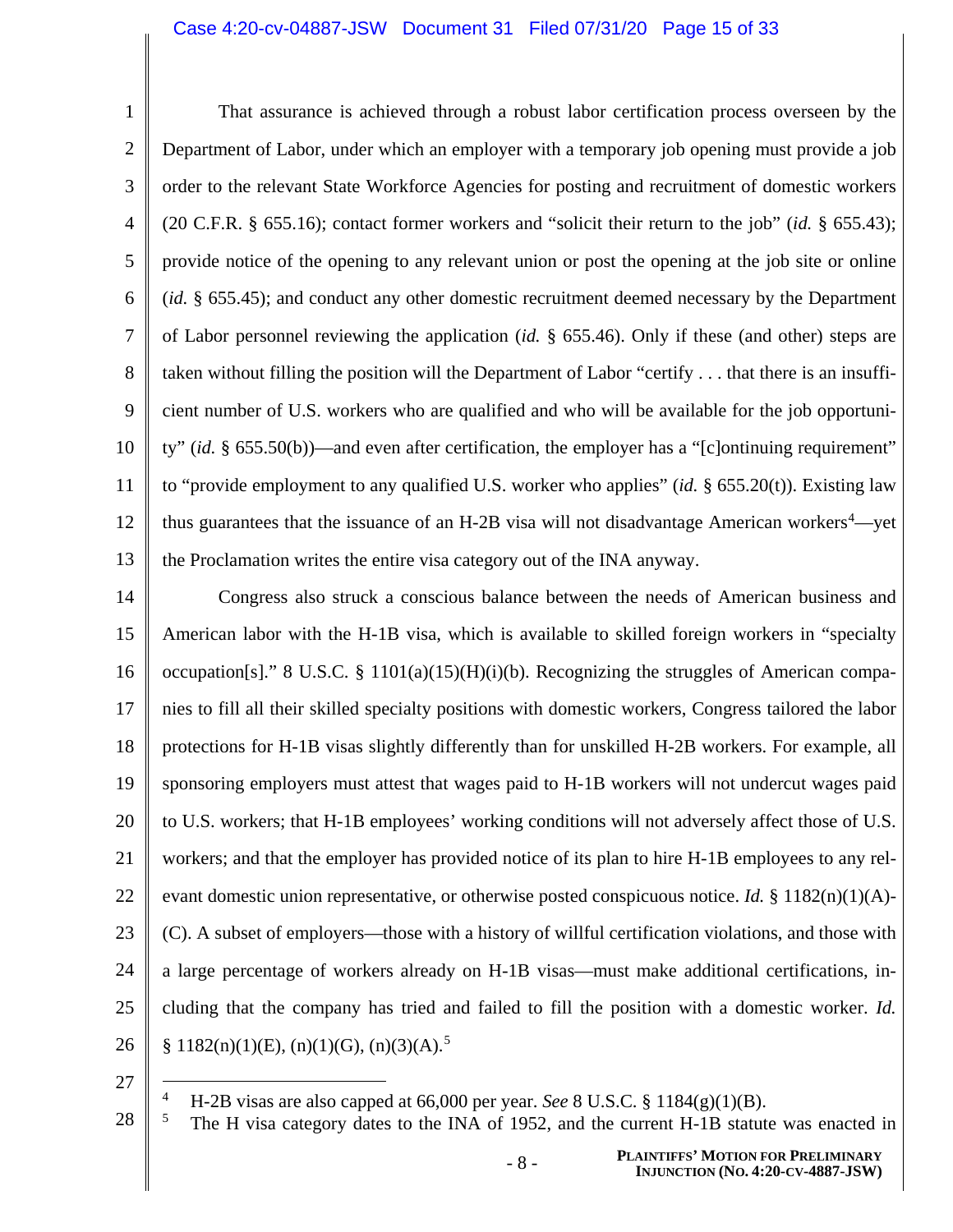| $\mathbf{1}$   | The availability of H-1B visas—and the associated labor protections—have been further                                                                                                                   |  |  |
|----------------|---------------------------------------------------------------------------------------------------------------------------------------------------------------------------------------------------------|--|--|
| $\overline{2}$ | titrated over the decades since 1990. The Senate Report accompanying a 2000 law that temporari-                                                                                                         |  |  |
| 3              | ly raised the numerical caps on H-1B visas identified Congress's policy judgment:                                                                                                                       |  |  |
| $\overline{4}$ | Many of the concerns about H-1B visas revolve around the fear that individuals                                                                                                                          |  |  |
| 5              | entering on H-1B visas will 'take' a job from an American worker. This fear arises<br>from the premise that there is a fixed number of jobs for which competition is a ze-                              |  |  |
| 6              | ro-sum game. But this premise is plainly flawed.                                                                                                                                                        |  |  |
| 7              | S. Rep. 106-260, at 12 (Apr. 11, 2000); see also id. (noting the "general principle that labor mar-                                                                                                     |  |  |
| 8              | kets have demonstrated time and time again: additional people entering the labor force, whether                                                                                                         |  |  |
| 9              | native-born students out of school, immigrants, or nonimmigrants, expand job opportunities and                                                                                                          |  |  |
| 10             | create other jobs through innovation, entrepreneurship, and money spent on consumer items").                                                                                                            |  |  |
| 11             | Congress has continued to refine H-1B conditions since, including through legislation that adjust-                                                                                                      |  |  |
| 12             | ed the number of visas available by adding a set-aside for individuals completing U.S. graduate                                                                                                         |  |  |
| 13             | degrees; and otherwise calibrated the program to meet the needs of the domestic economy. See H-                                                                                                         |  |  |
| 14             | 1B Visa Reform Act of 2004, Pub. L. 108-447, Div. J, Subtitle B, 118 Stat. 3353. Indeed, the an-                                                                                                        |  |  |
| 15             | nual cap, revised over the years, is clear congressional judgment on the scope of the H-1B pro-                                                                                                         |  |  |
| 16             | gram, and its interrelation with domestic labor.                                                                                                                                                        |  |  |
| 17             | This "finely reticulated regulatory scheme" ( <i>Hawaii II</i> , 878 F.3d at 685)—arrived at                                                                                                            |  |  |
| 18             | through decades of intentional balancing by Congress—reflects a final legislative judgment that                                                                                                         |  |  |
| 19             | the entry of international workers is in the national interest when they arrive under the terms and                                                                                                     |  |  |
| 20             | conditions set by the statute. Unlike the proclamation upheld in <i>Hawaii</i> , the Proclamation here                                                                                                  |  |  |
| 21             | goes far beyond "supplement [ing]" that legislative judgment; rather, it "supplant [s] it," refusing                                                                                                    |  |  |
| 22             | admission to entire classes of people that Congress has affirmatively said should be admitted.                                                                                                          |  |  |
| 23             | <i>Hawaii III</i> , 138 S. Ct. at 2410. And this overruling of Congress was based not on some national                                                                                                  |  |  |
| 24             | roughly its current form in 1990. That law was explicitly aimed at addressing "the need of Ameri-                                                                                                       |  |  |
| 25             | can business for highly skilled, specially trained personnel to fill increasingly sophisticated jobs<br>for which domestic personnel cannot be found." H.R. Rep. 101-723, pt. 1, at 41 (1990). As such, |  |  |
| 26             | the statutory scheme was immediately recognized by the government as the result of an intention-<br>al balancing of interests: "The Department believes that the broad intent of the Act is clear       |  |  |
| 27             | [It] seeks to make the immigration system more efficient and responsive to the needs of employ-<br>ers experiencing labor shortages, while at the same time providing greater safeguards and protec-    |  |  |
| 28             | tions for both U.S. and alien workers." Alien Temporary Employment Labor Certification Pro-<br>cess, 56 Fed. Reg. 11,705, 11,706-11,707 (Mar. 20, 1991).                                                |  |  |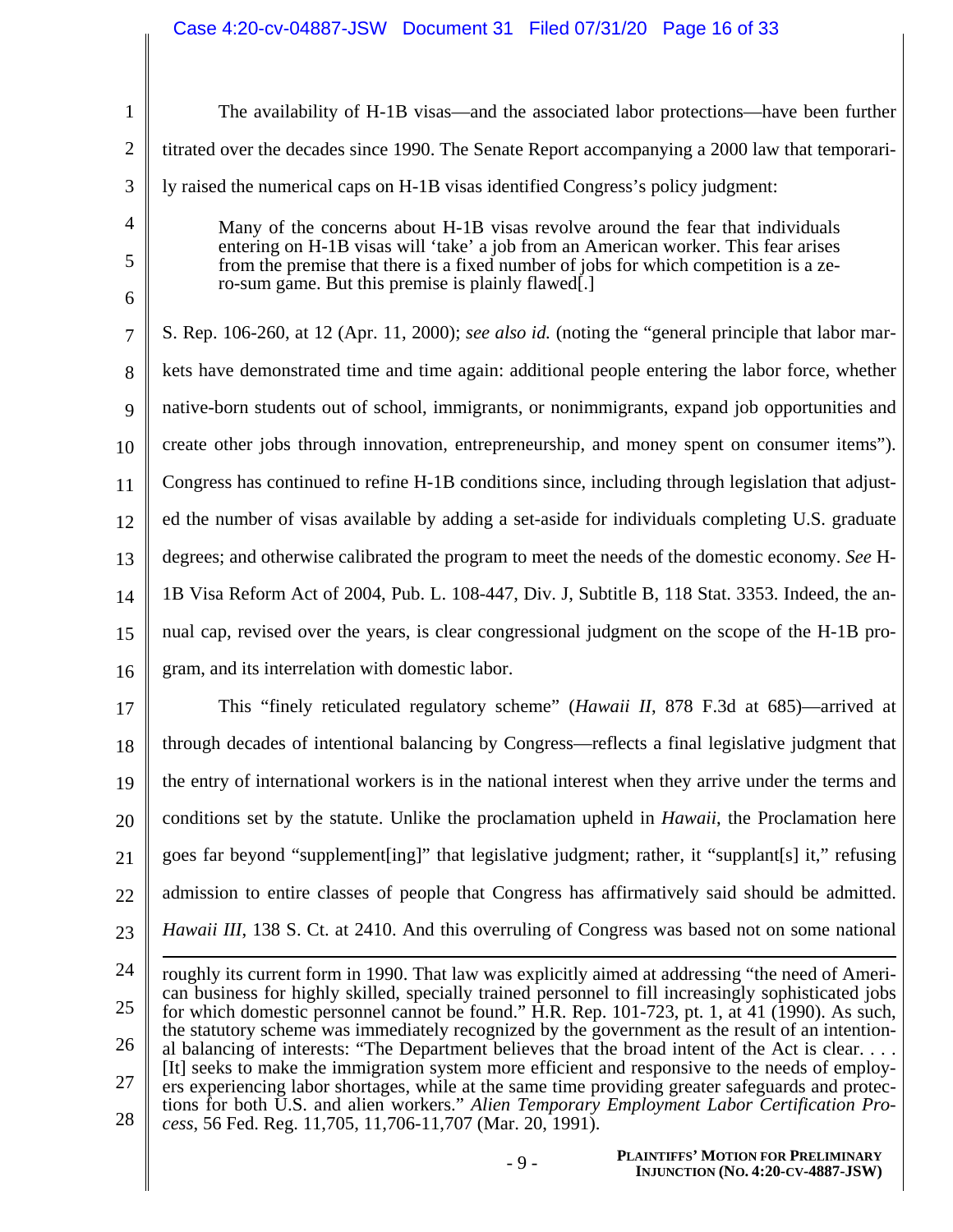#### Case 4:20-cv-04887-JSW Document 31 Filed 07/31/20 Page 17 of 33

security threat or interstitial rulemaking—it is not simply an "additional limitation[] on entry beyond the grounds for exclusion set forth in the INA" (*id.* at 2412)—but on an executive rebalancing of the precise domestic policy factors Congress already considered and enacted into law. *Hawaii III* lends no support for the Proclamation's evisceration of careful congressional judgment.

5 6 7 8 9 10 11 12 13 14 15 16 17 Congress's chosen approach to labor protections for L-1 visas, used for intra-company transfers, reflects the same kind of purposeful balancing. In creating the category in 1970, Congress acted "to meet the objective of American industry which has been seriously hampered in transferring personnel"; the House Report observed that "[s]uch intracompany transfers have contributed immeasurably to the growth of American enterprise throughout the world and to the international trade of the United States." H.R. Rep. 91-851, at 5-6 (1970). In recognition that L-1 employees possess irreplaceable experience—L-1 nonimmigrants have at least a year of company-specific experience by definition (*see* 8 U.S.C. § 1101(a)(15)(L))—the L-1 category does not require the same labor certifications as H-1B or H-2B. But Congress has nonetheless been vigilant in responding to perceived abuses of the L-1 visa; in 2004, Congress prohibited the use of L-1 visas in so-called work-for-hire arrangements, in which companies would bring workers to the country on L visas and then hire them out to other domestic employers. L-1 Visa Reform Act of 2004, Pub. L. 108-447, Div. J, Subtitle A, 118 Stat. 3351-3353; *see* 8 U.S.C. § 1184(c)(2)(F).<sup>6</sup>

18 19 20 21 22 23 24 In all, Congress enacted specific labor-market protections for each of the tailored visa categories at issue and fine-tuned those statutory protections over time, making unmistakably clear the legislative judgment about the circumstances under which the Nation should admit foreign workers. These are precisely the sorts of "considered judgments" that the President may not simply discard under Section 212(f) because he would balance the relevant interests differently. *Hawaii II*, 878 F.3d at 685; *see also Doe #1*, 957 F.3d at 1067. Because it purports to "rewrit[e]" (*id.*) and "nullify[]" (*Hawaii II*, 878 F.3d at 685) those statutory enactments, the Proclamation is

25

1

2

3

4

<sup>27</sup> 28 6 Congress has been similarly attentive to perceived abuses of J visas, responding to criticism that the au pair program was primarily a source of labor (rather than cultural exchange) by explicitly reaffirming the program. *See* Eisenhower Exchange Fellowship Act of 1990, Pub. L. 101-454 § 8, 104 Stat. 1063, 1065.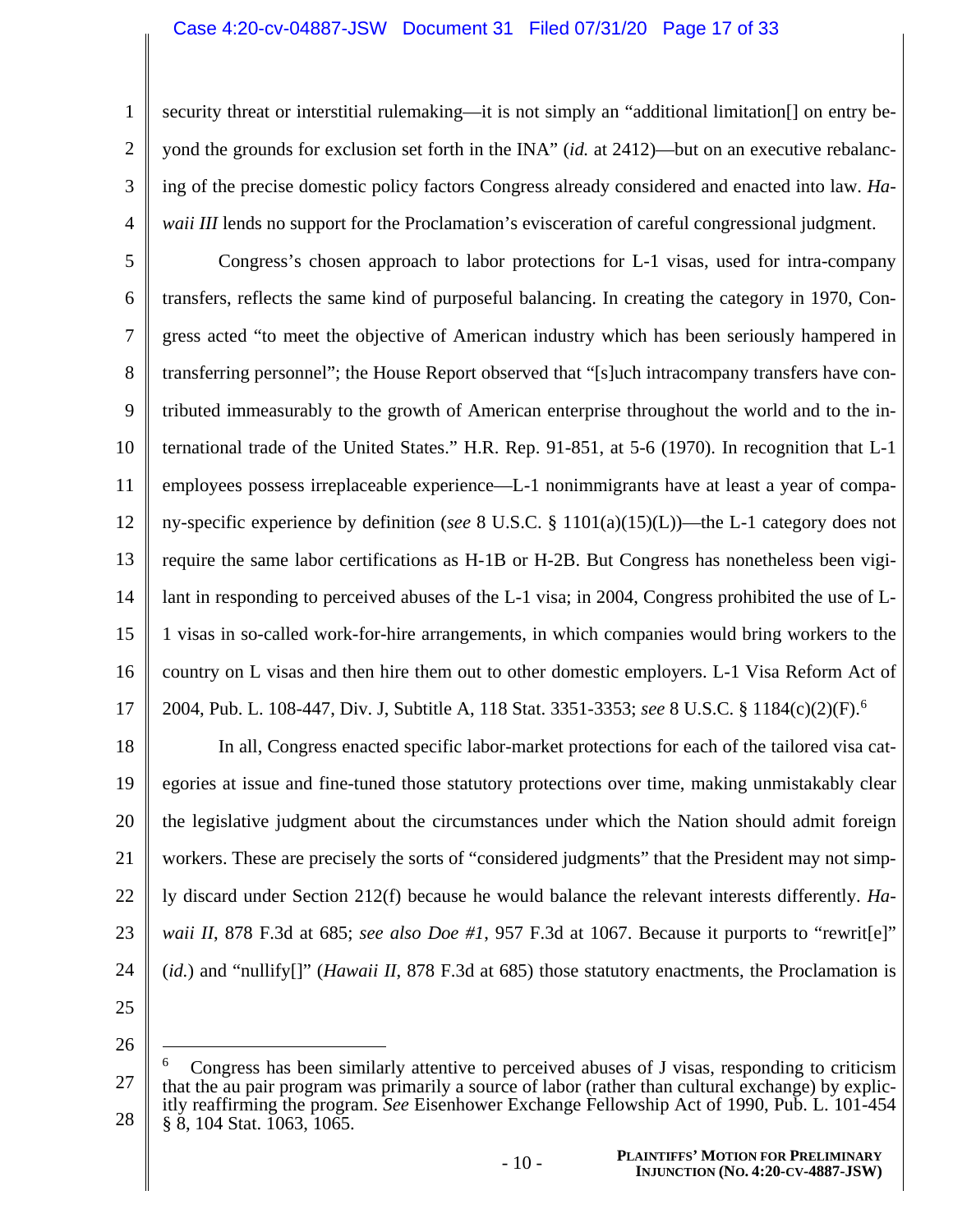beyond the President's Section 212(f) authority. This court should therefore enjoin Defendants from carrying it out. *Sierra Club*, 929 F.3d at 694.

3

4

5

6

7

1

2

### **2. The Proclamation lacks a reasonable relationship to its stated goals.**

The Proclamation is also exceeds the authority conferred in Section 212(f) because it does not comport with the one procedural prerequisite contained in that section: a presidential "find[ing]" that "the entry of" the excluded class of noncitizens "would be detrimental to the interests of the United States." 8 U.S.C. § 1182(f).

8 9 10 11 12 13 14 15 16 17 18 19 20 21 Section 212(f)'s finding requirement calls for more than just the President's *ipse dixit*. Rather, as the Ninth Circuit has explained, the statutory language "requires that the President's findings *support* the conclusion" that the admission of the excluded noncitizens "would be harmful to the national interest." *Hawaii I*, 859 F.3d at 770 (emphasis added); *see also Hawaii II*, 878 F.3d at 692-693. Although the Supreme Court cast some doubt on this standard in the foreign-affairs context at issue in *Hawaii III* (138 S. Ct. at 2409), the Ninth Circuit subsequently made clear that more searching review of the President's findings *is* warranted when he uses his Section 212(f) power to solve a *domestic* problem: "[W]hile the 'President may adopt a preventive measure in the context of international affairs and national security,' and he is then 'not required to conclusively link all of the pieces in the puzzle before courts grant weight to his empirical conclusions,' his power is more circumscribed when he addresses a purely domestic economic issue." *Doe #1*, 957 F.3d at 1067 (quoting *Hawaii III*, 138 S. Ct. at 2409) (citations omitted; alterations incorporated); *see also id.* ("We reject the government's argument that the Proclamation implicates the President's foreign affairs powers simply because the Proclamation affects immigrants.").

22

23 24 25 It is thus the law of this Circuit that Section 212(f) requires "'find[ings]' that support the conclusion that admission of the excluded aliens would be 'detrimental,'" and that courts are competent to adjudicate whether the President's findings satisfy that requirement. *Hawaii II*, 878 F.3d at 693 (quoting 8 U.S.C. § 1182(f)); *see also Doe #1*, 957 F.3d at 1066-1067.<sup>7</sup>

<sup>27</sup> 28 7 That is also the natural reading of Section 212(f)'s text. Congress has required that the President "find" that entry would be detrimental, a common-law term invoking the weighing of evidence by a factfinder. *See* Finding of Fact, *Black's Law Dictionary* (11th ed. 2019) ("A determination by a judge, jury, or administrative agency of a fact supported by the evidence in the rec-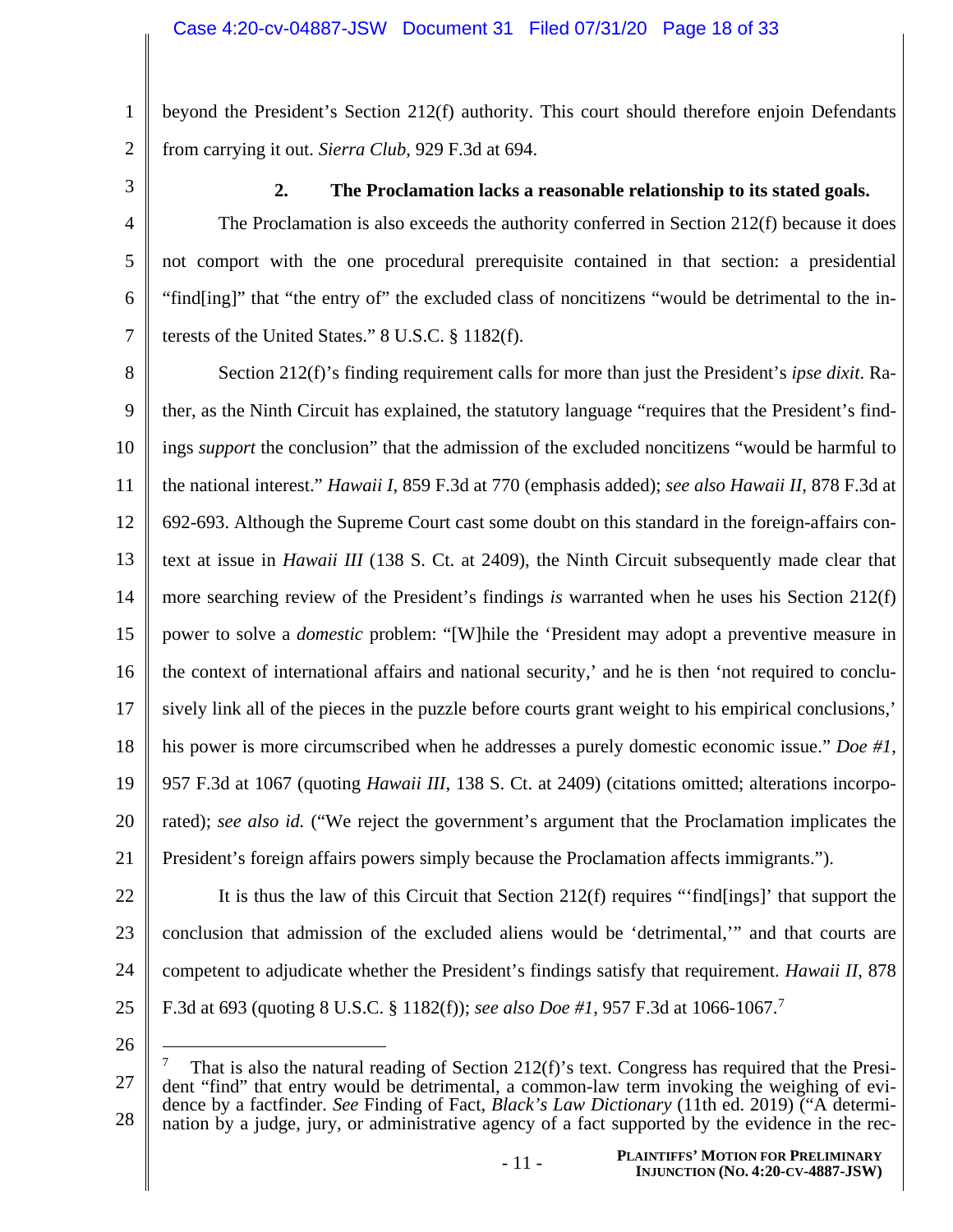| The Proclamation flunks that test. That is because there is no reasonable relationship be- |
|--------------------------------------------------------------------------------------------|
| 2 tween the problem identified and the action taken.                                       |

| 3              | <b>First</b> , because there is a significant mismatch between the unemployment caused by the                                                                                                              |
|----------------|------------------------------------------------------------------------------------------------------------------------------------------------------------------------------------------------------------|
| $\overline{4}$ | COVID-19 pandemic and the classes of noncitizens barred by the Proclamation, its "find[ings]"                                                                                                              |
| 5              | do not "support the conclusion that admission of the excluded aliens would be 'detrimental."                                                                                                               |
| 6              | Hawaii II, 878 F.3d at 693. Pandemic-related unemployment is concentrated in service occupa-                                                                                                               |
| 7              | tions; by contrast, an analysis of the federal government's unemployment statistics reveals that                                                                                                           |
| 8              | unemployment in "computer occupations" has remained low, and actually <i>decreased</i> from 3.0%                                                                                                           |
| 9              | in January 2020 to 2.8% in April 2020, and 2.5% in May 2020. <sup>8</sup> That rate is actually lower than                                                                                                 |
| 10             | what the Federal Reserve believes to be the lowest unemployment rate the economy can sustain. <sup>9</sup>                                                                                                 |
| 11             | And during the 30 days ending June 9, 2020, there were over 630,000 active job vacancy postings                                                                                                            |
| 12             | advertised online for jobs in common computer occupations, indicating that overall demand for                                                                                                              |
| 13             | high-skilled workers in these occupations still exceeds the domestic supply. <sup>10</sup>                                                                                                                 |
| 14             | These computer-related jobs, with low unemployment and great demand, are precisely the                                                                                                                     |
| 15             | ones that H-1B workers seek to fill: 66% of approved H-1B visa petitions are for jobs in "com-                                                                                                             |
| 16             | puter-related occupations," according to DHS data. <sup>11</sup> This information was also presented to the                                                                                                |
| 17             |                                                                                                                                                                                                            |
| 18             | ord."). And "[i]t is a settled principle of interpretation that, absent other indication, Congress in-<br>tends to incorporate the well-settled meaning of the common-law terms it uses." United States v. |
| 19             | Castleman, 572 U.S. 157, 162 (2014). Moreover, the fact that Congress chose to employ more<br>deferential phrasing elsewhere in the same section—permitting a suspension to last "for such pe-             |
| 20             | riod as [the President] shall <i>deem</i> necessary" $(8 \text{ U.S.C. } § 1182(f)$ (emphasis added))—<br>"demonstrates that Congress intended to convey a different meaning for those words." Tin Cup     |
| 21             | LLC v. U.S. Army Corps of Eng'rs, 904 F.3d 1068, 1074 (9th Cir. 2018); see Deem, Black's Law<br>Dictionary (11th ed. 2019) ("To consider, think, or judge."). Indeed, the legislative history con-         |
| 22             | firms as much. See Hawaii II, 878 F.3d at 692-693 ("The use of the word 'find' was deliberate.<br>Congress used 'find' rather than 'deem' in the immediate predecessor to $\S$ 1182(f) so that the         |
| 23             | President would be required to 'base his [decision] on some fact,' not on mere 'opinion' or<br>"guesses."") (quoting 87 Cong. Rec. 5051 (1941)).                                                           |
| 24             | Hughes Decl. Ex. 31, Nat'l Foundation for American Policy 1, Updated Analysis of Employ-<br>ment Data for Computer Occupations (June 2020), perma.cc/P7JB-NFBQ.                                            |
| 25             | 9<br>Hughes Decl. Ex. 10. Bd. of Governors of the Federal Reserve System, What is the lowest<br>level of unemployment that the U.S. economy can sustain? (June 10, 2020), perma.cc/R79F-                   |
| 26             | QVFE; see also id. ("Even in good times, a healthy, dynamic economy will have at least some<br>unemployment as workers switch jobs, and as new workers enter the labor market and other                    |
| 27             | workers leave it.").<br>10<br>Hughes Decl. Ex. 31, Nat'l Foundation for American Policy, <i>supra</i> .                                                                                                    |
| 28             | 11<br>Hughes Decl. Ex. 14, at ii.                                                                                                                                                                          |
|                | PI AINTIFFS' MOTION FOR PREI IMINARY                                                                                                                                                                       |

Π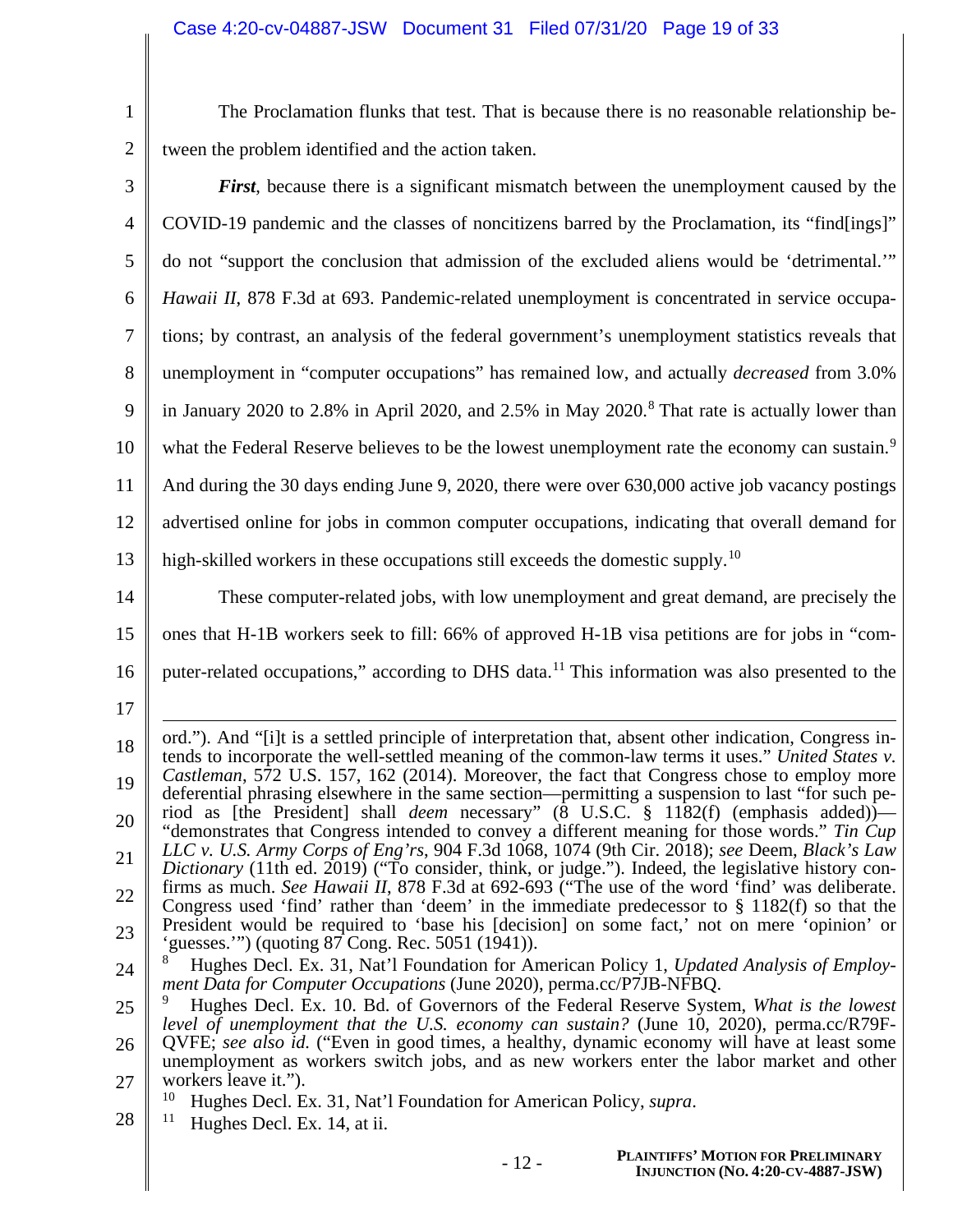#### Case 4:20-cv-04887-JSW Document 31 Filed 07/31/20 Page 20 of 33

1 2 3 4 5 6 Administration—but the Proclamation failed to consider it. Corley Decl.  $\mathbb{I}$  5 & Ex. 1. Instead, the Proclamation cites statistics regarding unemployment in (unnamed) "*industries*" in which employers are currently seeking (an unspecified number of) work-related visas. *See* Proclamation, preamble. But unemployment in an "industr[y]" is not probative of whether there are qualified workers available to fill open *positions*—a retailer, for example, cannot hire unemployed retail clerks to work in its IT department as software engineers.

7 8 9 10 11 12 13 14 15 16 17 18 19 20 Yet more strange, the Proclamation bars the entry of categories of noncitizens who are already prevented, by statute, from competing for jobs with United States workers. H-2B visas *already* may be issued only "if unemployed persons capable of performing [the needed] service or labor cannot be found in this country." 8 U.S.C.  $\S$  1101(a)(15)(H)(ii)(b). As discussed above, this prohibition is implemented through an extensive labor certification process that culminates in a visa only if the Department of Labor makes an affirmative finding, based on the specifics of a particular employer's application, that "there is an insufficient number of U.S. workers who are qualified and who will be available for the job opportunity" 20 C.F.R. § 655.50.<sup>12</sup> The Proclamation has the remarkable effect of barring temporary seasonal labor *even when* an employer is unable to fill open positions during the COVID-19 pandemic. *See* Leman Decl. ¶ 9; O'Gorman Decl. ¶ 12. Existing law thus guarantees that H-2B workers will not "pose[] a risk of displacing and disadvantaging United States workers during the current recovery" (Proclamation, preamble) meaning that the Proclamation's "find[ings]" do not actually "support the conclusion that admission of the excluded aliens would be 'detrimental.'" *Hawaii II*, 878 F.3d at 693.

21 22

23 24 25 The same is true for the dependents of H-1B and H-2B workers, who enter the country on H-4 visas. *Cf.* Proclamation § 2(a). With one cabined exception (*see* 8 C.F.R. § 214.2(h)(9)(iv)), such dependents are not authorized to work in the United States in the first place. *Id.* § 274a.12. These dependents, too, are prevented by existing law from competing with domestic workers for jobs, and their entry similarly cannot be "detrimental to the interests of the United States" (8

<sup>27</sup> 28 <sup>12</sup> Even after the Department of Labor issues the certification, the employer is subject to a "[c]ontinuing requirement" to "provide employment to any qualified U.S. worker who applies to the employer for the job opportunity" in preference to H-2B workers. 20 C.F.R.  $\S$  655.20(t).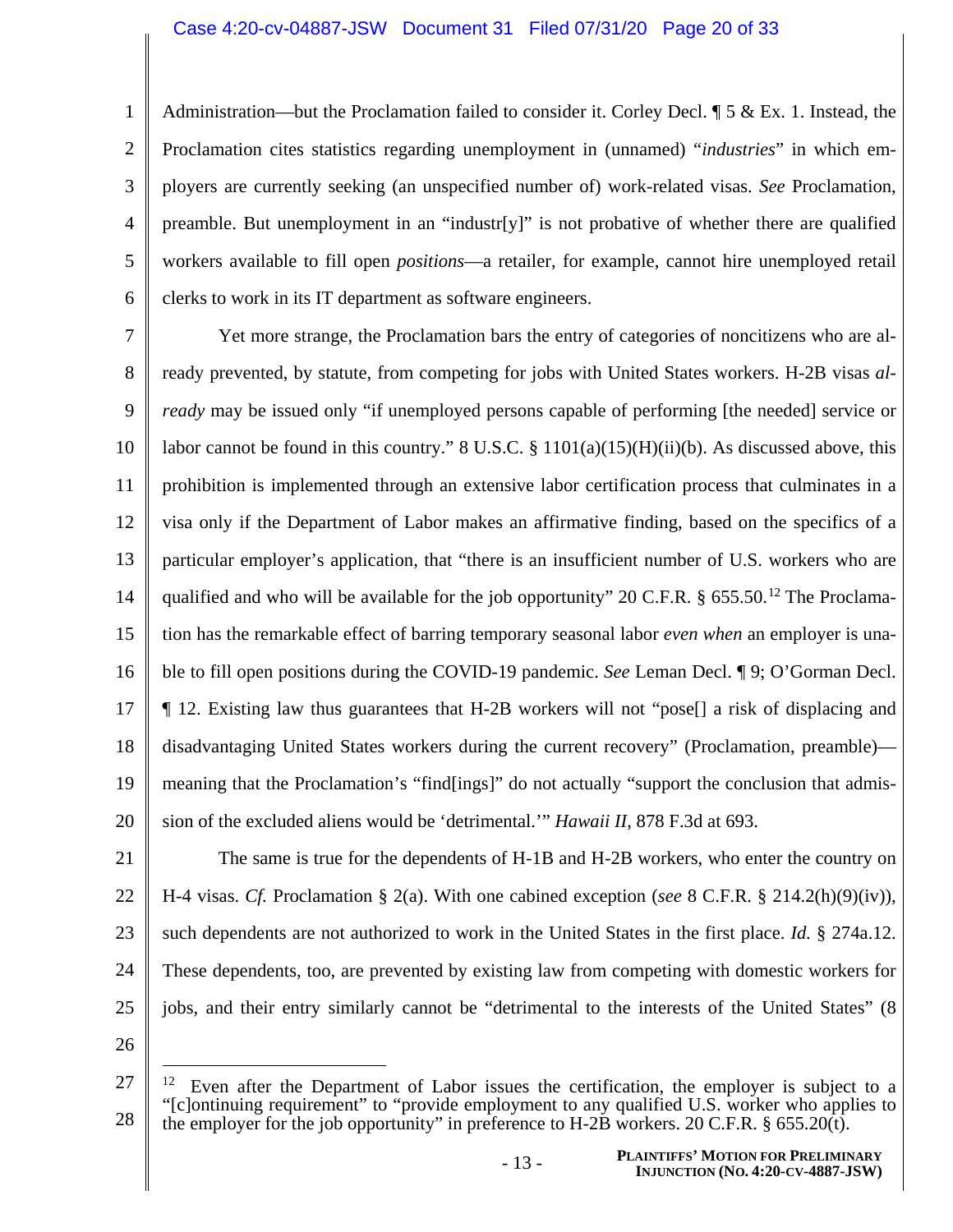1 U.S.C.  $\S$  1182(f)) for the reasons stated in the Proclamation.<sup>13</sup>

*Second*, the Proclamation fails to support the conclusion reached because it declined to address substantial evidence relevant to the problem at issue. Again, not only was the data available to the Administration, but was actively presented to decisionmakers by a coalition of companies and business groups in the run-up to the Proclamation. *See* Corley Decl. ¶ 5 & Ex. 1.

6 7 8 9 10 11 12 13 14 That is, the Proclamation utterly disregards the clear economic consensus that the presence of international workers in this country boosts productivity and innovation, and has the net result of *creating* jobs for domestic workers. An exhaustive 2015 empirical study of state-level employment data conducted by the American Enterprise Institute and the Partnership for a New American Economy found that, "[o]verall, when looking at the effect of all immigrants on employment among US natives, *there is no evidence that immigrants take jobs from US-born workers*."<sup>14</sup> To the contrary, "[t]he results give clear evidence that both the H-1B and H-2B programs for temporary workers correspond to *greater* job opportunities for US-born workers."<sup>15</sup> In short, foreign workers tend to complement native workers, not compete with them.<sup>16</sup>

15

2

3

4

5

16 17 *Third*, the Proclamation abruptly changes the immigration policy of the United States without any apparent consideration of the impact on American firms and their business planning. *See* Chen Decl. ¶¶ 6, 14-19 (describing but a few examples of interests upset by the Proclama-

<sup>19</sup> 20 21  $13$  The State Department recently issued guidance asserting that certain dependents may apply for discretionary national interest exceptions. *See* Compl. ¶ 141. Agency guidance—at odds with the Proclamation's text, and issued a month later—cannot render the Proclamation itself lawful. What is more, even if dependents were categorically eligible for exceptions, that would be all the more proof that the Proclamation—which includes them facially—is overbroad.

<sup>14</sup> Hughes Decl. Ex. 29, Madeline Zavodny, *Immigration and American Jobs* 11 (2011).

<sup>22</sup> <sup>15</sup> *Id.* Indeed, "[a]dding 100 H-1B workers results in an additional 183 jobs among US natives," and "[a]dding 100 H-2B workers results in an additional 464 jobs for US natives." *Id.* at 4.

<sup>23</sup> 24 25 26 27 28  $16$  This is not a controversial point among economists. A literature review conducted the National Academies of Sciences, Engineering, and Medicine—authored by nearly 40 economists from across the political spectrum—highlighted "several studies [that have] found a positive impact of skilled immigration on the wages and employment of both college-educated and noncollegeeducated natives . . . consistent with the view that skilled immigrants are often complementary to native-born workers." Hughes Decl. Ex. 32, National Academies of Sciences, Engineering, and Medicine, *The Economic and Fiscal Consequences of Immigration, The National Academies Press* 6 (2017), perma.cc/JU7U-LVJ2. The panel concluded that "immigration is integral to the nation's economic growth," and that "[t]he prospects for long-run economic growth in the United States would be considerably dimmed without the contributions of high-skilled immigrants." *Id*. at 6-7. Many other analyses tell the same story. *See* Hughes Decl. Exs. 18-33.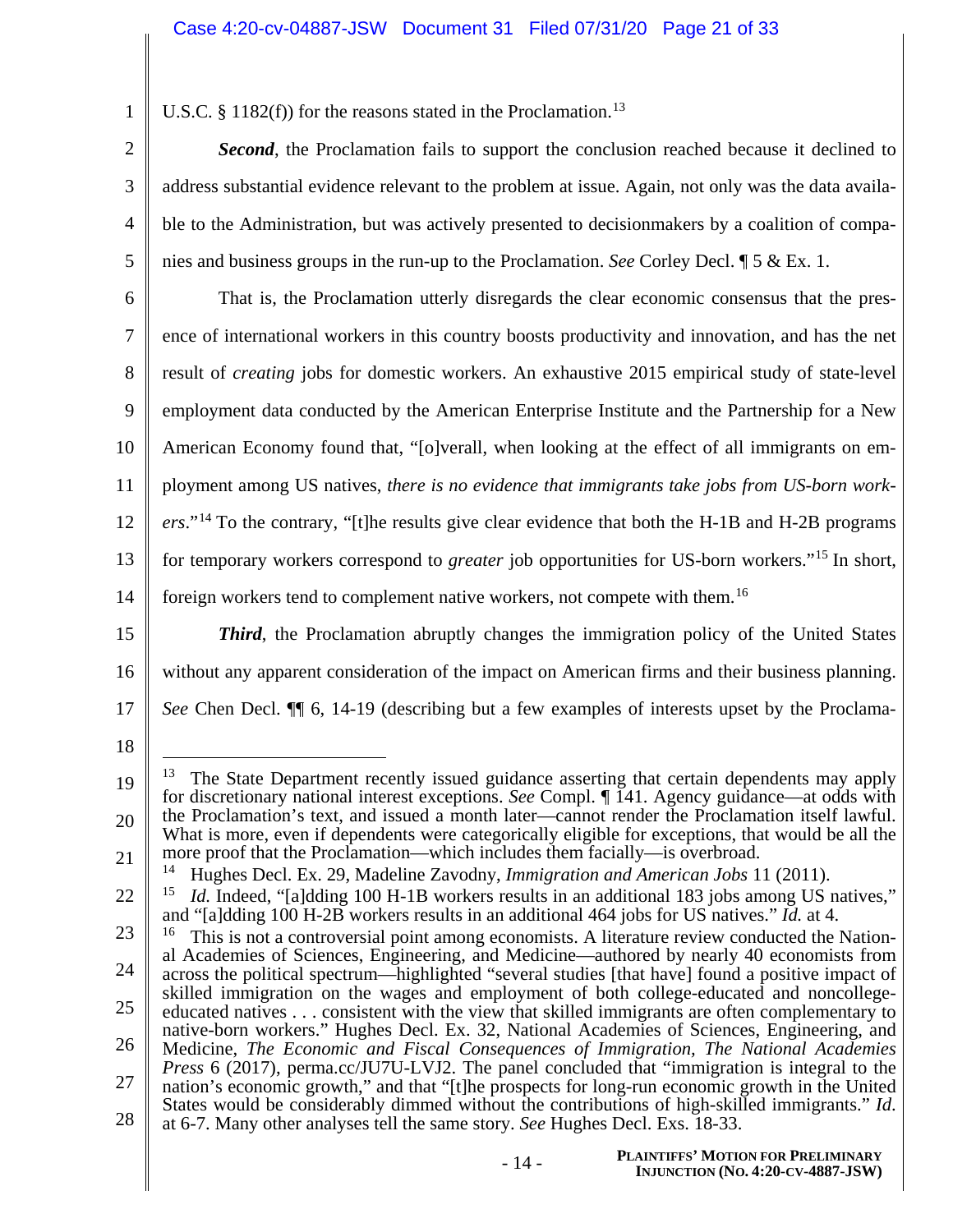1 2 3 4 5 tion); Brown Decl. ¶ 14 ("Like other Fortune 100 companies, Amazon builds its business plans around short-term and long-term goals. Many L-1 transfers from overseas operations were planned prior to the COVID-19 pandemic, and the transferees were expected to help implement Amazon's operational growth plans."); Bell Decl. ¶ 9. Consideration of reliance interests is a fundamental requirement of reasoned decisionmaking when a policy is reversed.<sup>17</sup>

6 7 8 In the end, the Proclamation fails to offer a reasonable connection between the executive action in question and the policy interest it purports to serve. It is therefore insufficient under Section 212(f). *Hawaii II*, 878 F.3d at 693; *Doe #1*, 957 F.3d at 1066-1067.

9 10

### **3. The nondelegation doctrine requires a reading of Section 212(f) that imposes meaningful limitations on the President's authority.**

11 12 13 14 15 16 17 18 These limitations on the scope of Section 212(f) authority render it a lawful delegation of authority from Congress to the President. It is a basic principle that "[a] statute must be construed, if fairly possible, so as to avoid not only the conclusion that it is unconstitutional but also grave doubts upon that score." *Almendarez-Torres v. United States*, 523 U.S. 224, 237 (1998); *see also Indus. Union Dep't, AFL-CIO v. Am. Petroleum Institute*, 448 U.S. 607, 646 (1980) ("If the Government was correct [about the scope of a provision], the statute would make such a sweeping delegation of legislative power that it might be unconstitutional. . . . A construction of the statute that avoids this kind of open-ended grant should certainly be favored.").

19 20 21 22 23 24 If the Court concludes that we are wrong about the scope of the President's power under Section 212(f), though—that is, if the statute actually *does* empower the President to simply delete entire sections of the INA with the stroke of a pen, or to act based on findings that do not reasonably support the proposed action, or to suspend entry to achieve domestic economic policy goals—then the Court would have to confront the serious constitutional question whether Section 212(f) amounts to an unconstitutional delegation of power to the executive branch.

<sup>26</sup> 27 28  $17$  That rule is an application of the general principle that "reasonable regulation ordinarily requires paying attention to the advantages *and* the disadvantages of agency decisions." *Michigan v. EPA*, 135 S. Ct. 2699, 2707 (2015); *see Mingo Logan Coal Co. v. EPA*, 829 F.3d 710, 732 (D.C. Cir. 2016) (Kavanaugh, J., dissenting) ("[R]easoned decisionmaking requires assessing whether a proposed action would do more good than harm."). But the Proclamation considers neither.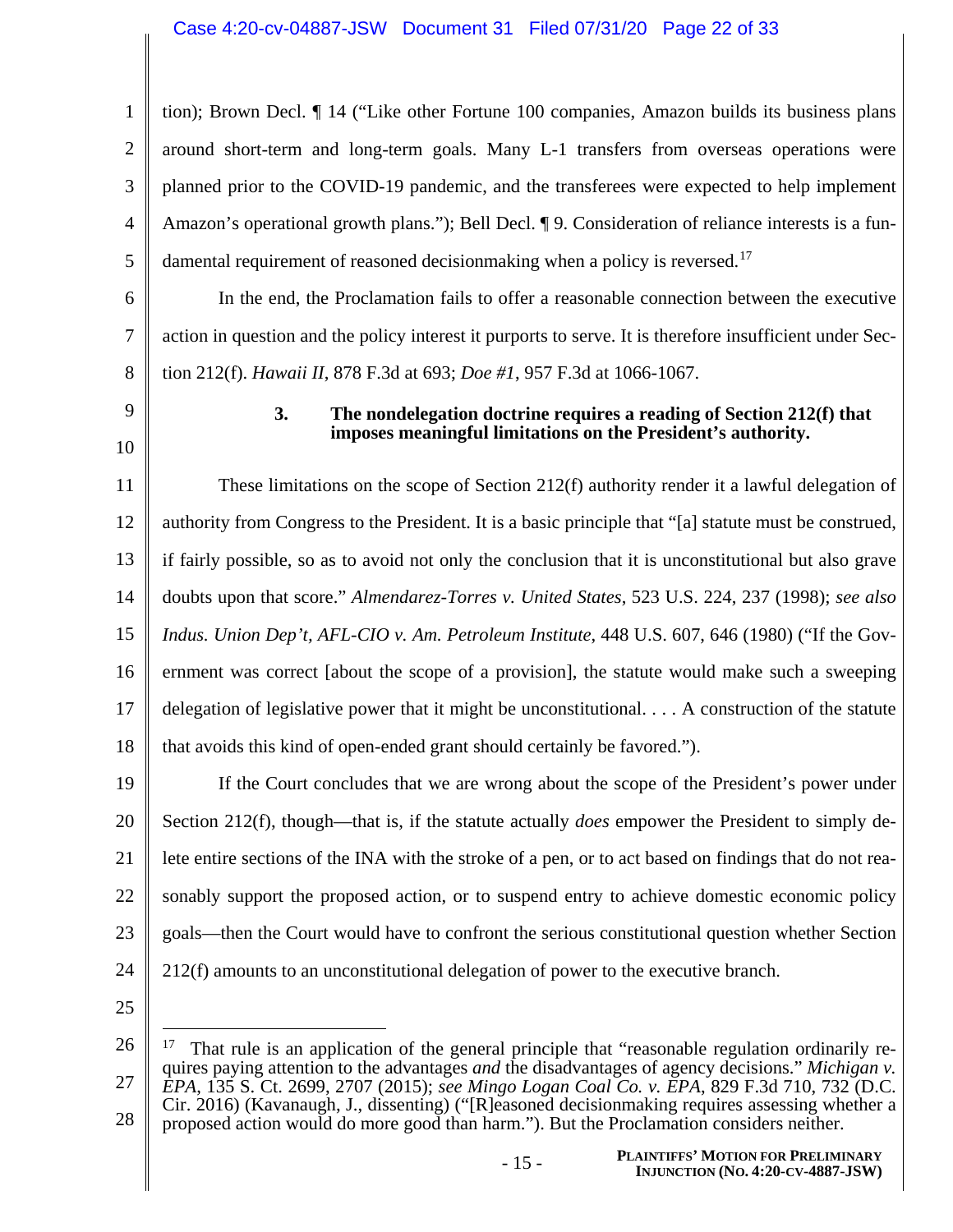#### Case 4:20-cv-04887-JSW Document 31 Filed 07/31/20 Page 23 of 33

1 2 3 4 5 6 7 8 9 "The nondelegation doctrine bars Congress from transferring its legislative power to another branch of Government." *Gundy v. United States*, 139 S. Ct. 2116, 2121 (2019) (plurality op. of Kagan, J.). As the law now stands, "a statutory delegation is constitutional as long as Congress 'lays down by legislative act an intelligible principle to which the person or body authorized to exercise the delegated authority is directed to conform.'" *Id.* at 2123 (quoting *Mistretta v. United States*, 488 U.S. 361, 372 (1989) (alterations incorporated)); *see also id.* at 2129 ("[I]n a related formulation, the Court has stated that a delegation is permissible if Congress has made clear to the delegee 'the general policy' he must pursue and the 'boundaries of his authority'") (quoting *Am. Power & Light Co. v. SEC*, 329 U.S. 90, 105 (1946)) (alteration incorporated).

10 11 12 13 14 15 16 17 If, contrary to our position, the President can invoke Section 212(f) for *any* conceivable policy end, then nothing in the statute supplies a limit to executive authority. Under that reading of Section 212(f), Congress has neither "made clear" any "general policy [the President] must pursue" nor set any "boundaries" on his "authority" (*Gundy*, 139 S. Ct. at 2129 (quoting *Am. Power & Light*, 329 U.S. at 105))—or, in other words, Congress would not have set out an "intelligible principle" to which the President "is directed to conform" (*id.* at 2123 (quoting *Mistretta*, 488 U.S. at 372)). If Section 212(f) authority is limitless, "[t]his is delegation running riot." *A.L.A. Schechter Poultry v. United States*, 295 U.S. 495, 553 (1935) (Cardozo, J., concurring).

18 19 20 21 Thus, another court in this Circuit recently held that, if Section 212(f) authorizes the President to engage in domestic policymaking, then, "[i]n this wholly domestic context, the delegation by Congress is without any intelligible principle and thus fails under the nondelegation doctrine." *Doe v. Trump*, 418 F. Supp. 3d 573, 592 (D. Or. 2019).

22 23 24 25 26 27 28 As we described above, Section 212(f) authority is most broad when invoked to advance foreign relations and national security interests. It does not provide the President limitless authority to make *domestic* policy judgments, it certainly does not permit the President to nullify statutes reflecting *congressional* determinations (including the decision to allow immigration for certain temporary work), and it does not license the President to rest on putative findings where the action taken bears no reasonable relationship to the problem addressed. Identifying these limits appropriately avoids the underlying and serious constitutional question.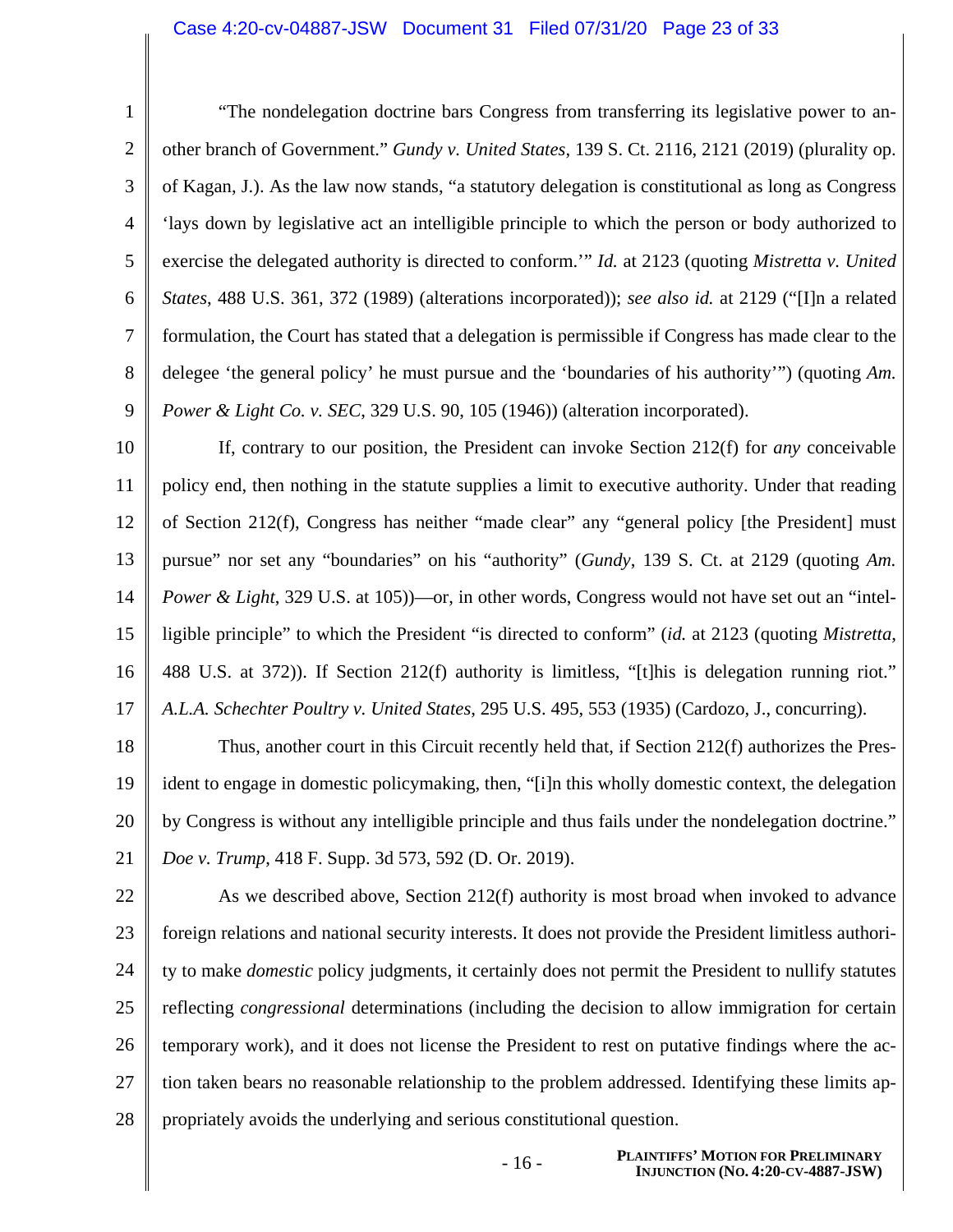1

### **4. There is no alternative authority for the Proclamation.**

2 3 4 5 6 7 8 9 10 The President has no alternative authority, apart from Section  $212(f)$ , that could independently authorize the Proclamation. Although the Proclamation cites Section 215(a) of the INA (8 U.S.C. § 1185(a)), the Ninth Circuit has rejected that provision as an independent source of authority for actions beyond the scope of Section 212(f): "[T]he Government cannot justify the Proclamation under § 1182(f) by using § 1185(a) as a backdoor." *Hawaii II*, 878 F.3d at 694; *cf. Hawaii III*, 138 S. Ct. at 2407 n.1 ("Because [Section 215(a)] 'substantially overlap<sup>[s]</sup>' with [Section 212(f)],  $\dots$  we need not resolve the precise relationship between the two."). And even if contrary to the Ninth Circuit—it could be viewed as providing the President authority, all the limitations on Section 212(f) we have identified would apply, too. *See* pages 6-10, *supra*.

11 12 13 14 15 16 17 18 19 20 21 Nor is the Proclamation a proper exercise of any constitutional authority of the President. As the Ninth Circuit held in *Hawaii II*, "the President lacks independent constitutional authority to issue the Proclamation, as control over the entry of aliens is a power within the exclusive province of Congress." *Hawaii II*, 878 F.3d at 697.<sup>18</sup> Indeed, "[p]olicies pertaining to the entry of aliens and their right to remain here are . . . entrusted exclusively to Congress." *Galvan v. Press*, 347 U.S. 522, 531 (1954).<sup>19</sup> As the Supreme Court long ago established, under our constitutional system, "[t]he power to exclude or to expel aliens . . . is to be regulated by treaty or by act of congress." *Fong Yue Ting v. United States*, 149 U.S. 698, 713 (1893). The President's role is limited to "execut[ing]" that power "according to the regulations so established" (*id.*)—that is, he has no independent power to legislate general rules of exclusion in the first instance, and he certainly may not do so in a manner that contradicts duly enacted statutes. *See* pages 4-6, *supra*.

- 22
- 23
- **B. For the same reasons, the implementation of the Proclamation is invalid under the APA.**
- 24

25

For these same reasons, Plaintiffs are likely to demonstrate that the Defendants' imple-

- 26 18 Because it ruled on other grounds, the Supreme Court had no occasion in *Hawaii III* to address this holding.
- 27 See also INS v. Chadha, 462 U.S. 919, 940 (1983) ("The plenary authority of Congress over aliens under Art. I, § 8, cl. 4 is not open to question."); *Fiallo v. Bell*, 430 U.S. 787, 792 (1977) ("This Court has repeatedly emphasized that over no conceivable subject is the legislative power

<sup>28</sup> of Congress more complete than it is over the admission of aliens.") (quotation marks omitted).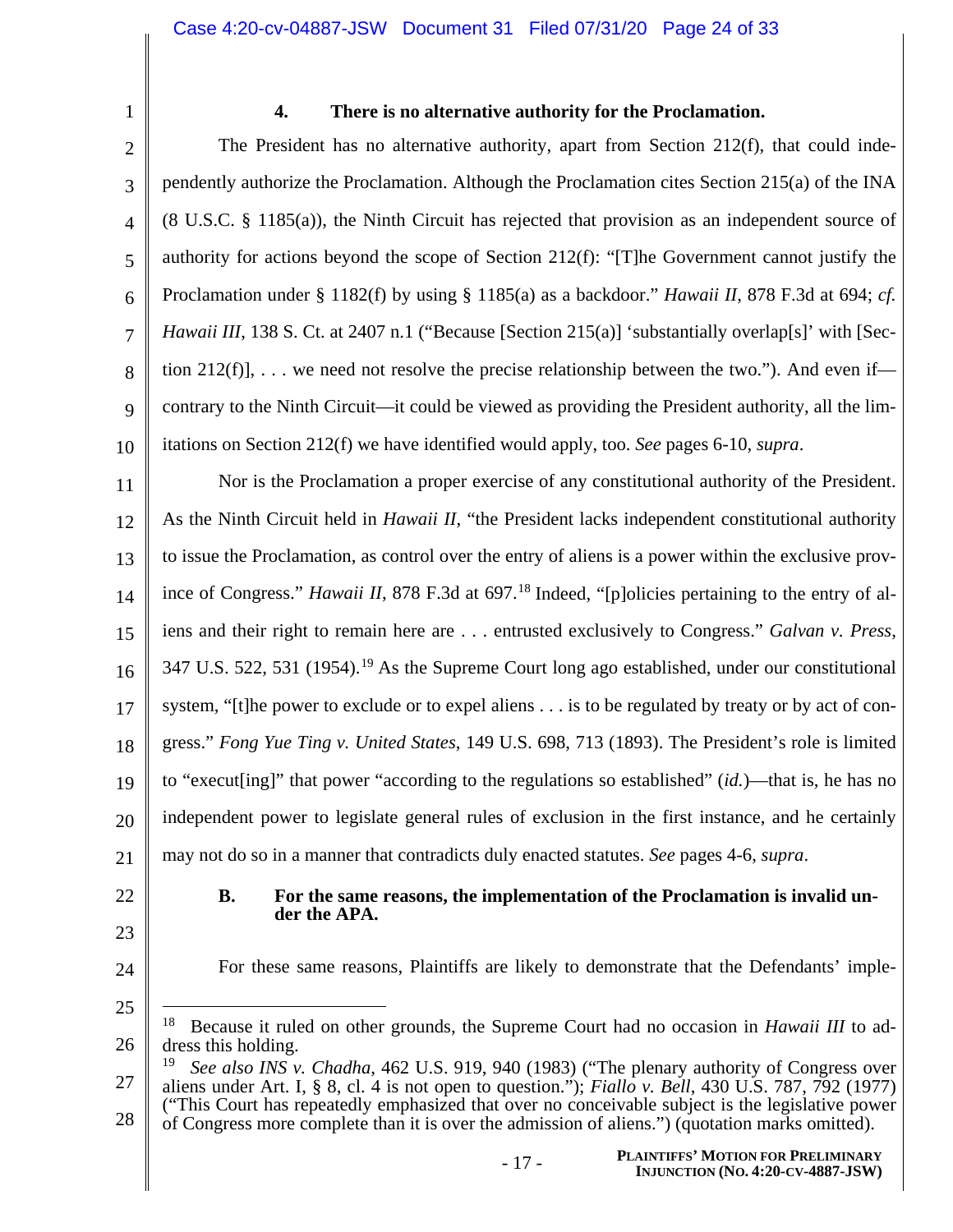1 2 mentation of the Proclamation violates the APA, as it is "arbitrary, capricious," and "not in accordance with law." 5 U.S.C. § 706.

| 3              | While presidential action is ordinarily not "agency action" reviewable under the APA                                                                                                          |  |  |  |
|----------------|-----------------------------------------------------------------------------------------------------------------------------------------------------------------------------------------------|--|--|--|
| $\overline{4}$ | (Franklin v. Massachusetts, 505 U.S. 788, 796 (1992)), that rule "is limited to those cases in                                                                                                |  |  |  |
| 5              | which the President has final constitutional or statutory responsibility for the final step necessary                                                                                         |  |  |  |
| 6              | for the agency action directly to affect the parties." Pub. Citizen v. U.S. Trade Rep., 5 F.3d 549,                                                                                           |  |  |  |
| 7              | 552 (D.C. Cir. 1993). The Ninth Circuit in <i>Hawaii</i> thus heard an APA challenge against a Section                                                                                        |  |  |  |
| 8              | 212(f) proclamation that was implemented by agency officials, and the Supreme Court did not                                                                                                   |  |  |  |
| 9              | disagree. Hawaii II, 878 F.3d at 680-681; see also East Bay Sanctuary Covenant v. Trump, 950                                                                                                  |  |  |  |
| 10             | F.3d 1242, 1271 (9th Cir. 2020) (the "operative rule of decision" established by Section 212(f)                                                                                               |  |  |  |
| 11             | proclamation and agency's implementing actions "is reviewable by this court" under the APA). <sup>20</sup>                                                                                    |  |  |  |
| 12             | Thus, the same failings identified above—that the Proclamation is not authorized by Sec-                                                                                                      |  |  |  |
| 13             | tion 212(f); that it disregards critical evidence and is not reasonably related to the unemployment                                                                                           |  |  |  |
| 14             | caused by COVID-19; and that it fails to account for reliance interests—are independently action-                                                                                             |  |  |  |
| 15             | able under the APA. The Court should therefore stay implementation of the Proclamation by De-                                                                                                 |  |  |  |
| 16             | fendants under the APA as well. 5 U.S.C. § 705; Dep't of Commerce v. New York, 139 S. Ct.                                                                                                     |  |  |  |
| 17             | 2551, 2584 (2019); DHS v. Regents of Univ. of Cal., 140 S. Ct. 1891, 1913 (2020).                                                                                                             |  |  |  |
| 18             | $\mathbf{C}$ .<br>Defendants' moratorium on visa processing and issuance is unlawful, wholly<br>apart from the Proclamation's own failings.                                                   |  |  |  |
| 19             |                                                                                                                                                                                               |  |  |  |
| 20             | Plaintiffs are also likely to succeed in demonstrating that, apart from the validity of the                                                                                                   |  |  |  |
| 21             | Proclamation itself, related steps Defendants have taken are <i>ultra vires</i> and also violate the APA.                                                                                     |  |  |  |
| 22             | Putatively relying on the Proclamation, the State Department has announced that it "will                                                                                                      |  |  |  |
| 23             | not be issuing H-1B, H-2B, L, or certain J visas, and their derivatives through December 31,                                                                                                  |  |  |  |
| 24             | 2020, unless an exception applies." Hughes Decl. Ex. 5. DHS similarly announced that the Proc-                                                                                                |  |  |  |
| 25             | lamation "directs the Department of Homeland Security to temporarily pause the issuance of                                                                                                    |  |  |  |
| 26             | 20                                                                                                                                                                                            |  |  |  |
| 27             | Plaintiffs' interests also easily "fall within the zone of interests protected by" the INA.<br>Lexmark Int'l, Inc. v. Static Control Components, Inc., 572 U.S. 118, 129 (2014). American em- |  |  |  |
| 28             | ployers seeking to sponsor noncitizens for explicitly work-based visas are undoubtedly within the                                                                                             |  |  |  |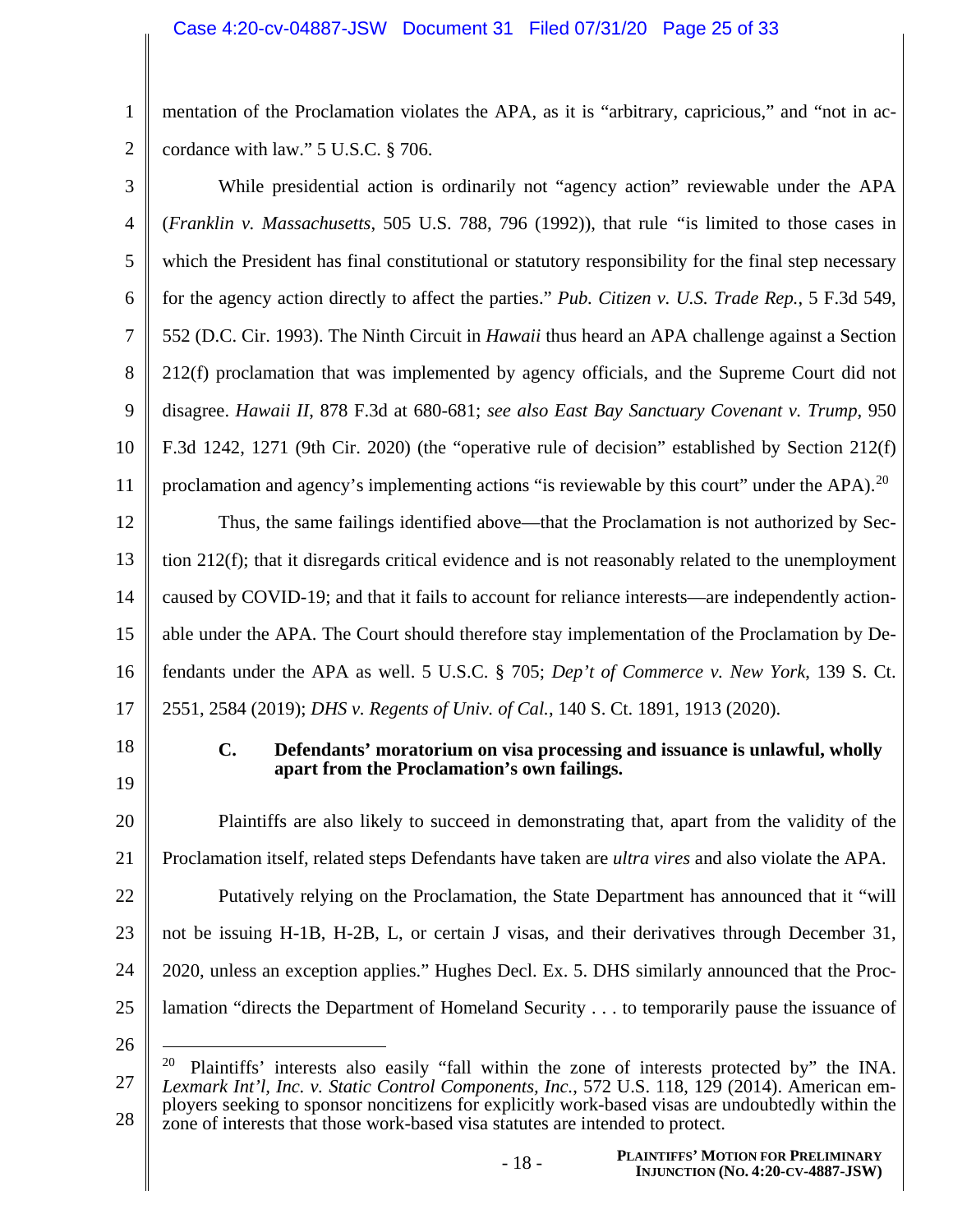#### Case 4:20-cv-04887-JSW Document 31 Filed 07/31/20 Page 26 of 33

certain new nonimmigrant visas until December 31, 2020," along with its intention to "begin implementing" that instruction. Hughes Decl. Ex. 3. Defendants have thus stopped the processing and issuance of visas and related paperwork for the affected visa categories. That is unlawful.

4 5 6 7 8 The Proclamation does not provide Defendants legal authority to adopt the policy of not processing visa applications or petitions. To the contrary, it "suspend[s]" "[t]he *entry* into the United States of any alien seeking entry pursuant to any of the [affected] nonimmigrant visas." Proclamation § 2 (emphasis added). Likewise, Section 212(f) does not speak to visa issuance at all—only to entry. Entry is distinct from issuance of a visa.  $E.g., 8 \text{ U.S.C. } 8 \text{ 1101(a)(13), (26).}^{21}$ 

9 10 11 12 13 14 15 16 17 18 The Proclamation goes on to instruct the Secretary of State and the Secretary of Homeland Security to "implement this proclamation." Proclamation  $\S 4(a)$ . But a direction to "implement" a ban on the "entry" of noncitizens does not even purport to authorize Defendants to rescind the statutory authority of consular officers to "issue . . . to a nonimmigrant who has made proper application therefor, a nonimmigrant visa." 8 U.S.C. § 1201(a)(1)(B). Nor does it excuse consular officers from their nondiscretionary *duty* under the regulations to adjudicate visa applications by either issuing or refusing the visa. *See* 22 C.F.R. § 41.121(a) ("When a visa application has been properly completed and executed in accordance with the provisions of the INA and the implementing regulations, the consular officer *must* issue the visa, refuse the visa, or, pursuant to an outstanding order under INA 243(d), discontinue granting the visa.") (emphasis added).<sup>22</sup>

19 20 21 Defendants' policy of refusing to process applications and petitions for visas is therefore beyond their lawful authority. It should therefore be stayed under the APA (5 U.S.C. § 705) and enjoined as *ultra vires*, regardless of the lawfulness of the Proclamation itself.

22

1

2

3

23

That is, since the Proclamation does not—indeed, could not—order Defendants to stop processing visa applications, the only means through which Defendants could institute such a

<sup>25</sup> 26 <sup>21</sup> Prior to 1996, "entry" was a defined term in the INA. *See* Pub. L. 82-414,  $\S$  101(a)(13), 66 Stat. 163, 167 (1952). In 1996, Congress substituted the concept of "admission" for "entry" in the INA's definition section (*see* Pub. L. 104-208, § 301(a), 110 Stat. 3009, 3009-575), but many INA provisions still speak of entry.

<sup>27</sup> 28 <sup>22</sup> Nor *could* the Proclamation have directed the Departments of State and Homeland Security to stop processing visa applications and related paperwork—because Section 212(f) itself only authorizes the President to "suspend the *entry*" of specified noncitizens, not to cease processing visa applications according to applicable laws and regulations.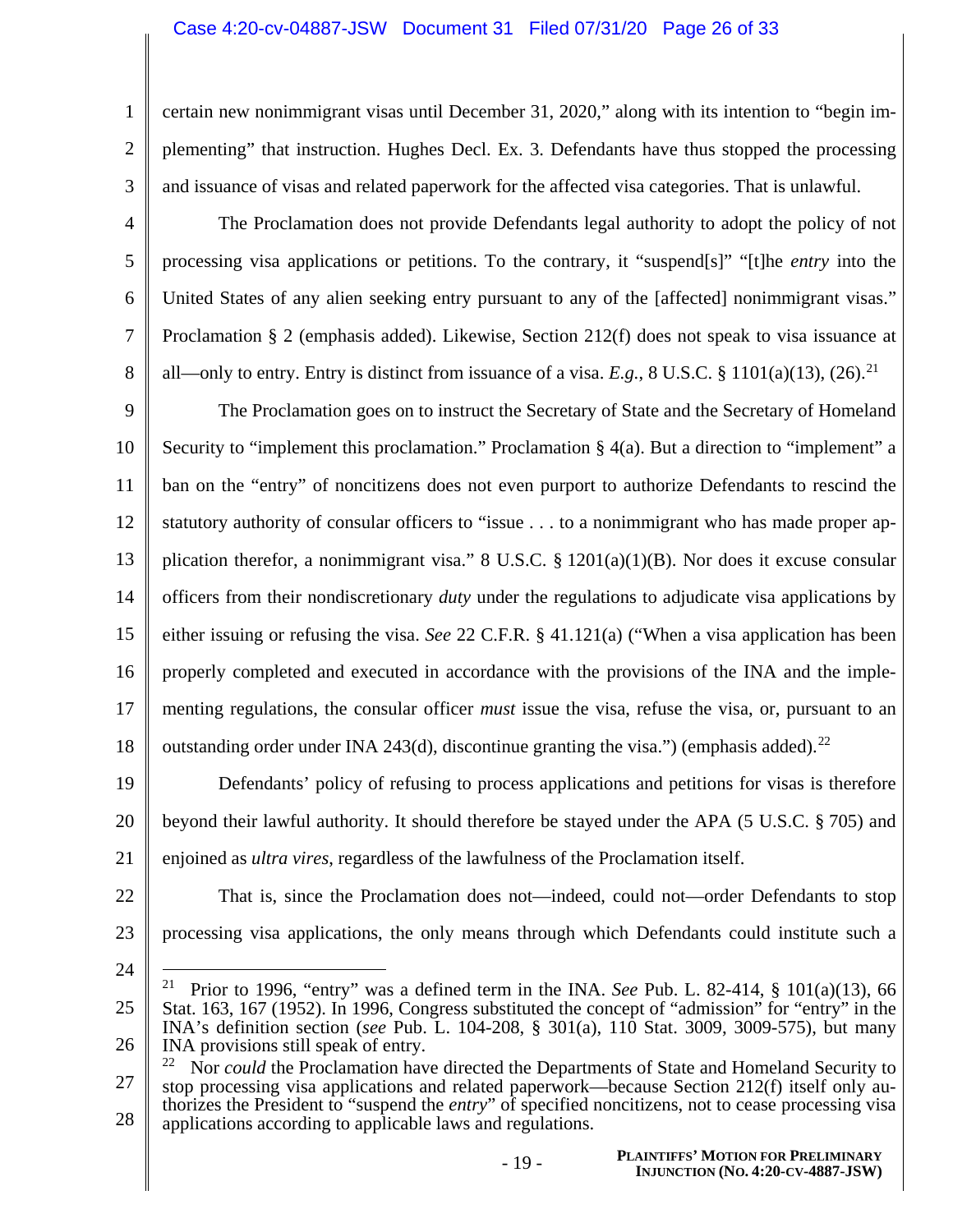1 2 3 4 5 6 7 8 non-adjudication policy is notice-and-comment rulemaking: Whatever the government might call it, agency action "that effectively amends a prior legislative rule is legislative and must be promulgated under notice and comment rulemaking." *Erringer v. Thompson*, 371 F.3d 625, 632 (9th Cir. 2004). And by directing consular officers not to adjudicate visa applications, Defendants' actions here "effectively amend[]" the State Department regulation mandating that consular officers "*must* issue the visa [or] refuse the visa" when an application "has been properly completed and executed." 22 C.F.R. § 41.121(a) (emphasis added).<sup>23</sup> For this reason, as well, Defendants' moratorium on processing visas is unlawful under the APA. *See* 5 U.S.C. §§ 553(b), 706(2)(D).

9

### **II. THE PROCLAMATION CAUSES DIRECT AND IRREPARABLE INJURIES.**

10 11 12 13 14 Plaintiffs and the members of the Plaintiff associations have suffered and will continue to suffer injury if the implementation of the Proclamation is not enjoined. And these substantial injuries are irreparable, requiring preliminary injunctive relief to protect Plaintiffs and their members from devastating harms the implementation of the Proclamation will inflict before a final judgment in this case.

15 16 17 18 19 20 21 For standing purposes, a plaintiff must have suffered an (1) injury in fact (2) fairly traceable to the challenged conduct and (3) likely to be redressed by a favorable decision. *Spokeo, Inc. v. Robins*, 136 S. Ct. 1540, 1547 (2016). An association has standing to sue on behalf of its members when "(a) its members would otherwise have standing to sue in their own right; (b) the interests it seeks to protect are germane to the organization's purpose; and (c) neither claim asserted nor the relief requested requires the participation of individual members in the lawsuit." *Oregon Advocacy Center v. Mink*, 322 F.3d 1101, 1109 (9th Cir. 2003).<sup>24</sup> Irreparable harm, moreover, is "harm for which there is no adequate legal remedy." *East Bay*, 950 F.3d at 1280.

- 22
- 23

**A.** The Proclamation, by purposeful design, injures the Plaintiff associations and their

24

27 28  $24$  In the paragraphs below, we demonstrate that members of the Plaintiff associations would have standing to sue in their own right. The associations seek to protect interests germane to their organizational purposes. *See* Baselice Decl. ¶¶ 3-8; Hall Decl. ¶ 5-7. The participation of individual members is not required; that said, Intrax is both a U.S. Chamber member and a plaintiff.

<sup>25</sup> 26 <sup>23</sup> Consular officers also may not "refuse" visas on the basis of the Proclamation's entry ban: "Nonimmigrant visa refusals must be based on legal grounds, such as one or more [of various INA provisions], or other applicable law." 22 C.F.R. § 41.121(a).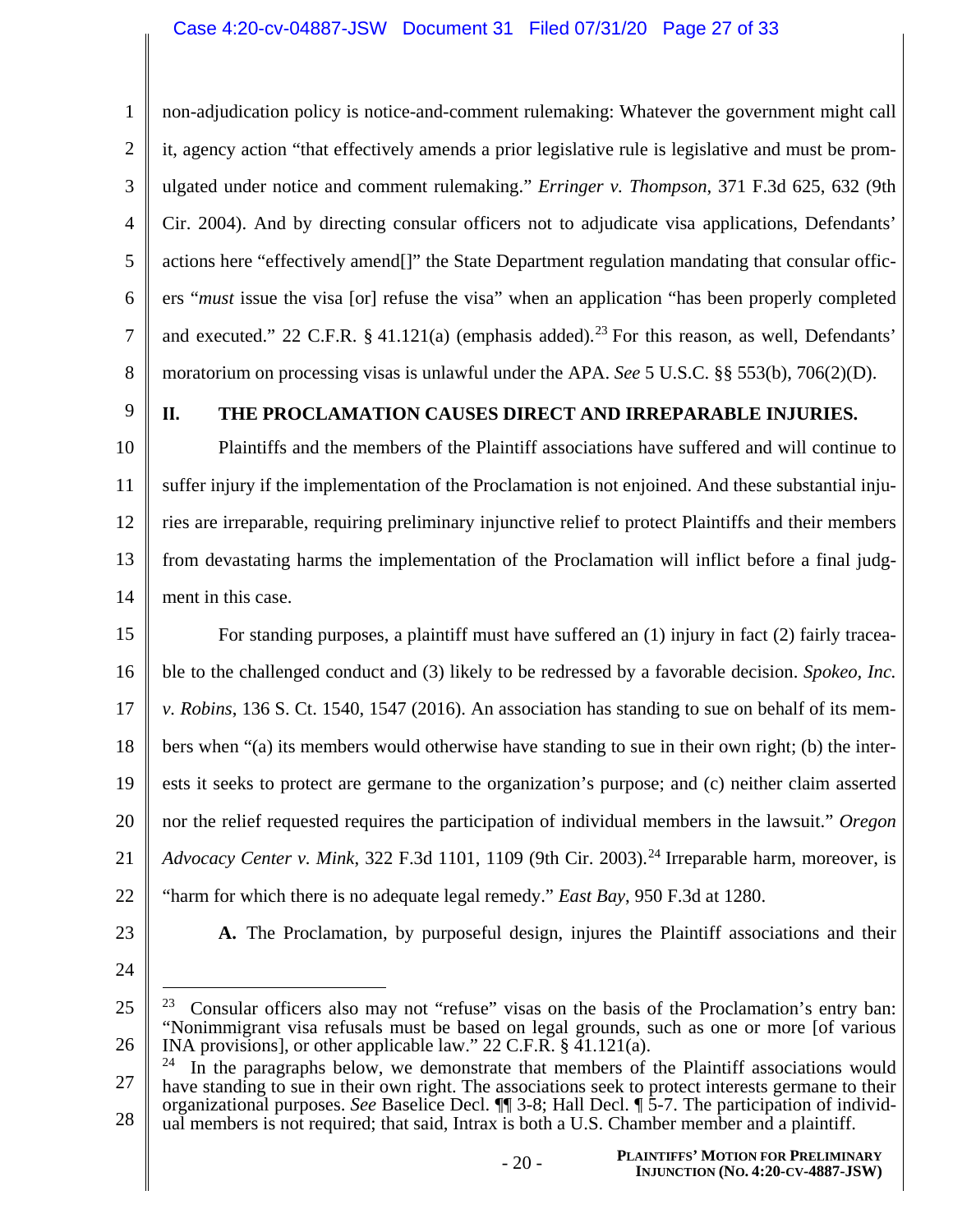#### Case 4:20-cv-04887-JSW Document 31 Filed 07/31/20 Page 28 of 33

1 2 3 4 5 6 members. Approximately 300,000 businesses are direct members of the U.S. Chamber—many of which hire employees in H, J, and L visa categories. *See* Baselice Decl.  $\P$  2, 4-7<sup>25</sup> The purpose of the Proclamation is to disrupt these hiring practices. According to the White House, the Proclamation "open[s] up about 525,000 jobs" and "clear[s] out this workspace for Americans." Hughes Decl. Ex. 2. Per DHS official Ken Cuccinelli, the Proclamation is an "[u]nprecedented level of effort by a president to clear the American job market of competition." *Id.* Ex. 4.

7 8 9 10 11 12 13 The injury purposefully inflicted on businesses over the next six months at least—barring them from hiring employees from outside the United States via visa categories Congress established—is a quintessential irreparable harm, as its effects cannot possibly be undone. Unless the implementation of the Proclamation is enjoined now, businesses will forever lose opportunities and productivity. *See*, *e.g.*, Baselice Decl. ¶¶ 9-12. Further, because employment is durable, if a company foregoes hiring an individual in the third or fourth quarter of 2020—or locates employees and operations abroad—that decision will reverberate well beyond 2020. *Id.* ¶¶ 11-12.

14 15 **B.** While these categorical injuries suffice to establish standing and irreparable injury, specific, immediate, and irremediable harm is easy to identify across the impacted visa categories.

16 17 18 19 20 21 22 23 24 25 **L-1.** Microsoft Corporation, a member of plaintiffs the NAM, the U.S. Chamber, and TechNet (Chen Decl. ¶ 1), "utilizes L visas for key intracompany transfers." *Id*. ¶ 12. As one current example, Microsoft currently seeks to transfer a French national, who has worked for the company since 2011, from France to the United States. *Id*. ¶¶ 16-17. He was slated to lead a team of 25 new software engineers in 2020, with growth to 50 engineers in 2021. *Id*. ¶ 17. Because the Proclamation will bar his entry indefinitely, he remains in France, so Microsoft had to change course and hire 10 software engineers there instead. *Id*. ¶ 18 "This disruption to Microsoft's business planning will have lasting effects" because, "[o]nce a team is established overseas, it will be difficult and unduly disruptive to relocate the team's key personnel to the U.S., as Microsoft had hoped and planned." *Id*. ¶ 19. This example is far from unique—Microsoft details three other in-

<sup>27</sup> 28 25 *See also* Chen Decl. ¶¶ 1, 11-12 (a U.S. Chamber member, Microsoft hires employees via the H-1B and L-1 visa categories); Brown Decl. ¶¶ 1, 7-8 (same regarding Amazon); Brummel Decl. ¶¶ 2, 5 (Brummel Lawn & Landscape, a U.S. Chamber member, hires H-2B workers); O'Gorman Decl. ¶¶ 10, 13 (Gentle Giant, a U.S. Chamber member, hires H-2B workers and J visitors).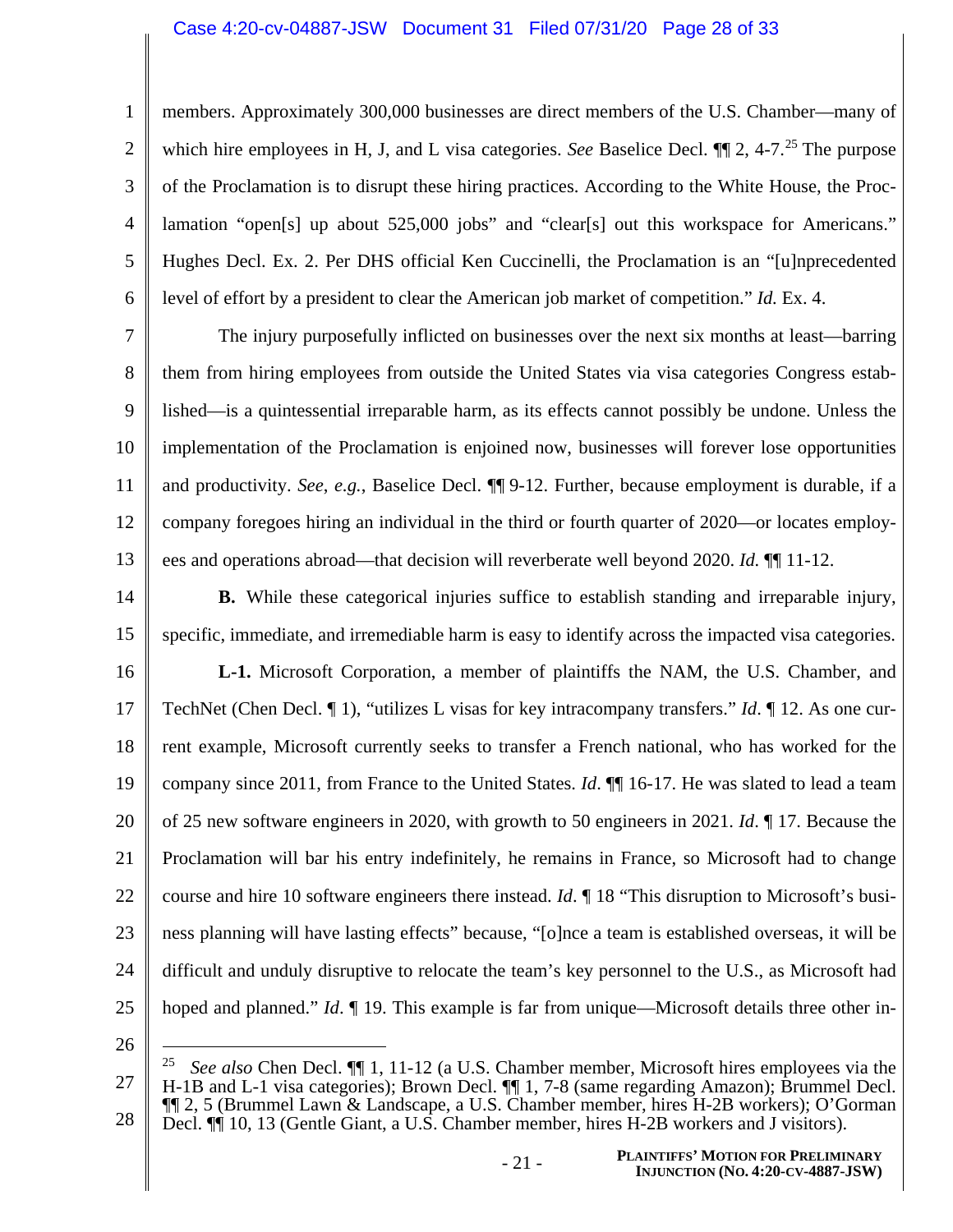dividuals who, but for the Proclamation, would transfer to the United States now via L-1 visas. *Id*. ¶¶ 23-25, 26-27, 28. Only an immediate injunction can remedy these harms.

27

28

3 4 5 6 7 8 9 **H-1B.** Amazon.com, Inc., a member of the U.S. Chamber (Brown Decl. ¶ 1), hires certain workers on H-1B visas. *Id*. ¶¶ 4, 8-9. An Amazon employee, who is a senior manager with Amazon's Transportation Operations Management (TOM) team, traveled abroad to visit family prior to the Proclamation. Because he was abroad when the Proclamation issued, and because he requires a new H-1B stamp to reenter the country, he is now unable to return to his home and place of employment within the United States. *Id*. ¶¶ 10-12. This is disrupting Amazon's business operations, and an injunction would remedy this direct and otherwise irreparable harm. *Id*. ¶¶ 11-12.

10 11 12 13 14 15 16 17 Similarly, on June 10, 2020, Microsoft hired an individual, holding an approved Microsoft H-1B petition, to move to the U.S. to become a "Senior Program Manager." Chen Decl. ¶ 29. The Proclamation bars his relocation to the United States, and it substantially interferes with his work for the company. *Id*. ¶¶ 30-31. Another Microsoft employee has lived in the U.S. since 2009, and he joined Microsoft in 2015. *Id*. ¶ 33. He and his family were outside the United States, visiting family and holding cultural and religious ceremonies for a newborn child, when the Proclamation was announced. *Id*. **[1** 34. The family now cannot return to their home, resulting in medical complications for a child who is removed from established care in Washington. *Id*. ¶ 36.

18 19 20 21 22 23 24 25 26 **H-2B.** Singing Hills Landscape, a U.S. Chamber member (Leman Decl. ¶ 2), is currently petitioning for 25 H-2B laborers to enter the U.S. on October 1, 2020. *Id*. ¶ 14. But for the Proclamation, Singing Hills—which has a long history of hiring H-2B workers (*id*. ¶¶ 5-6)—would hire some or all of these 25 workers in two months. If Singing Hills cannot bring in these workers, the labor deficit will cause approximately \$400,000 in 2020 revenue loss. *Id*. ¶ 15. This loss is irreparable. *See Stuhlbarg Int'l Sales Co. v. John D. Brush & Co.*, 240 F.3d 832, 841 (9th Cir. 2001) ("[T]hreatened loss of prospective customers … certainly supports a finding of the possibility of irreparable harm."). Because Singing Hills cannot obtain necessary labor, it has also foregone hiring domestic workers for three specific management positions. Leman Decl. ¶¶ 18-19.

Gentle Giant Moving Company, a premier moving company and a member of the U.S. Chamber (O'Gorman Decl. ¶¶ 2-4), currently has 83 approved but unfilled petitions for H-2B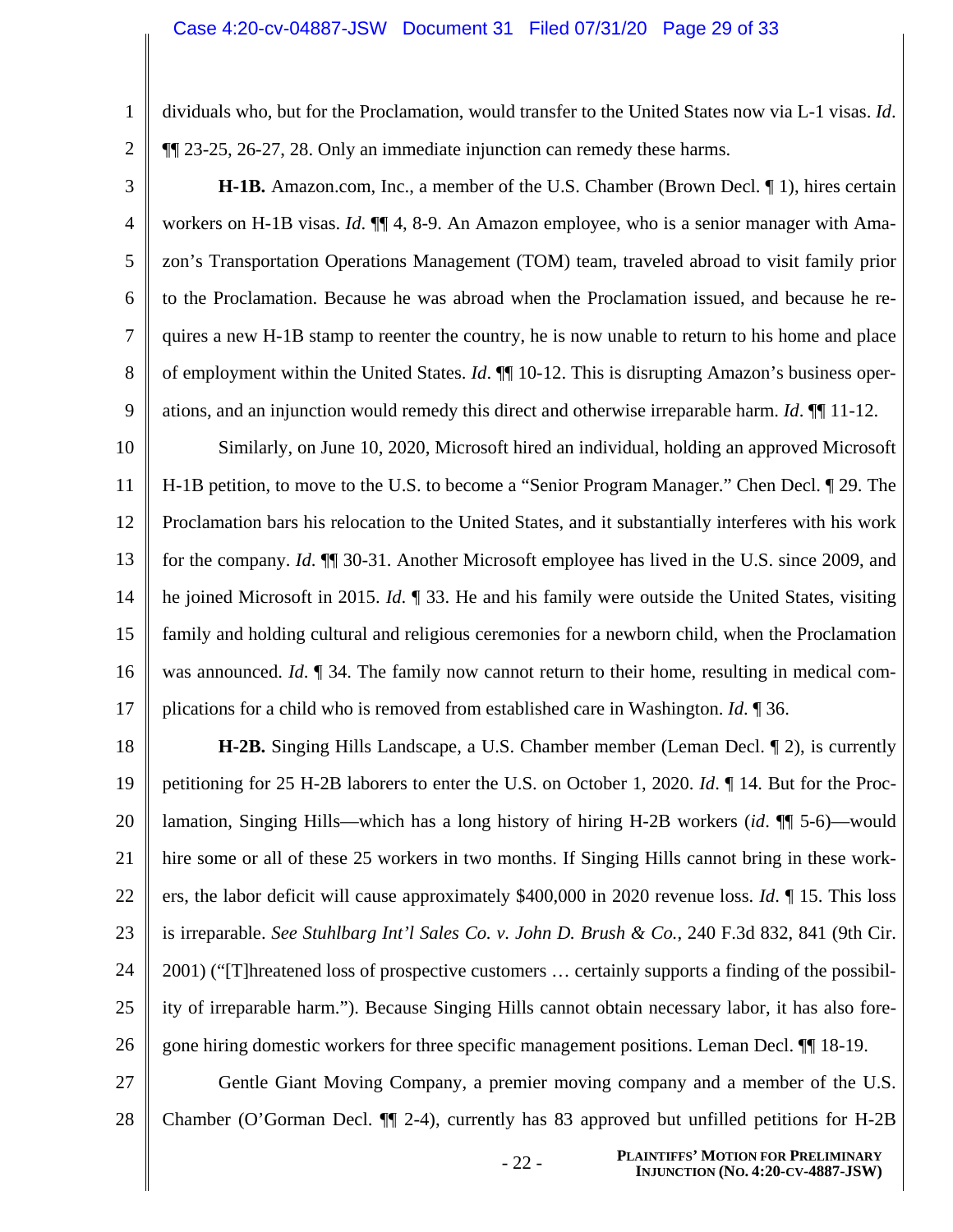1 2 3 4 5 seasonal workers. *Id*. ¶¶ 10, 15. The sole barrier to these trained employees entering the country is the Proclamation. *Id*. ¶ 11. Gentle Giant is currently losing business because it lacks the labor it needs; by foreclosing the hiring of these 83 workers, the Proclamation will cost Gentle Giant approximately \$8 to \$10 million in lost revenue for the remainder of the calendar year. *Id*. ¶ 16. It will also preclude Gentle Giant from hiring more domestic workers. *Id*. ¶ 17.

6 7 8 9 10 11 12 13 14 15 16 **J-1.** Plaintiff Intrax (also a member of the U.S. Chamber) is a leading sponsor of J-1 cultural exchange programs. The Proclamation has shut down five of Intrax's six programs—its programs for summer work travel, au pair, intern, trainee, and camp counselor. Schneider Decl. ¶ 6. Because of the Proclamation, Intrax has been precluded from bringing to the United States more than 8,200 participants in its programs who were scheduled to arrive between June 24 (the Proclamation's effective date) and today. *Id*. ¶ 7. The result is a loss of nearly all revenue. *Id*. ¶ 29. This ongoing economic devastation cannot later be remedied. *Id*. ¶ 30. *See East Bay*, 950 F.3d at 1280 ("[W]here parties cannot typically recover monetary damages flowing from their injury … economic harm can be considered irreparable"). Intrax has already furloughed or laid off 40 to 50% of its 300-person domestic staff, and the remaining staff have taken very substantial pay cuts. Schneider Decl. ¶ 31.

17 18 19 20 21 22 23 24 25 All of Alliance Abroad's J-1 cultural exchange programs have been shut down by the Proclamation. Bell Decl. ¶ 3; *see also id*. ¶ 1 (Alliance Abroad is a U.S. Chamber member). If the Proclamation remains through 2020, it will cost Alliance Abroad about \$7.5 million in lost revenue—all of which is irremediable. *Id*. ¶ 5. Alliance Abroad has had to lay-off 87 of 115 staff members. *Id*. ¶ 7. The State Department's refusal to process or issue visas is causing additional harm, because it has rendered recruiting for 2021 virtually impossible. *Id*. ¶ 13. Alliance Abroad was founded in reliance on an operational J-1 program (*id*. ¶ 9), but if the Proclamation continues for more than a few months longer, it "will likely have to cease operations." *Id*. ¶ 17.<sup>26</sup> The irreparable harms abound: Without L-1s and H-1Bs, Microsoft and Amazon cannot

<sup>27</sup> 28 26 Although the State Department has identified certain national interest exceptions for limited categories, none of these waivers apply to any of the harms documented here. *See*, *e.g.*, Bell Decl. ¶ 6; Schneider Decl. ¶ 34; Chen Decl. ¶¶ 40-41.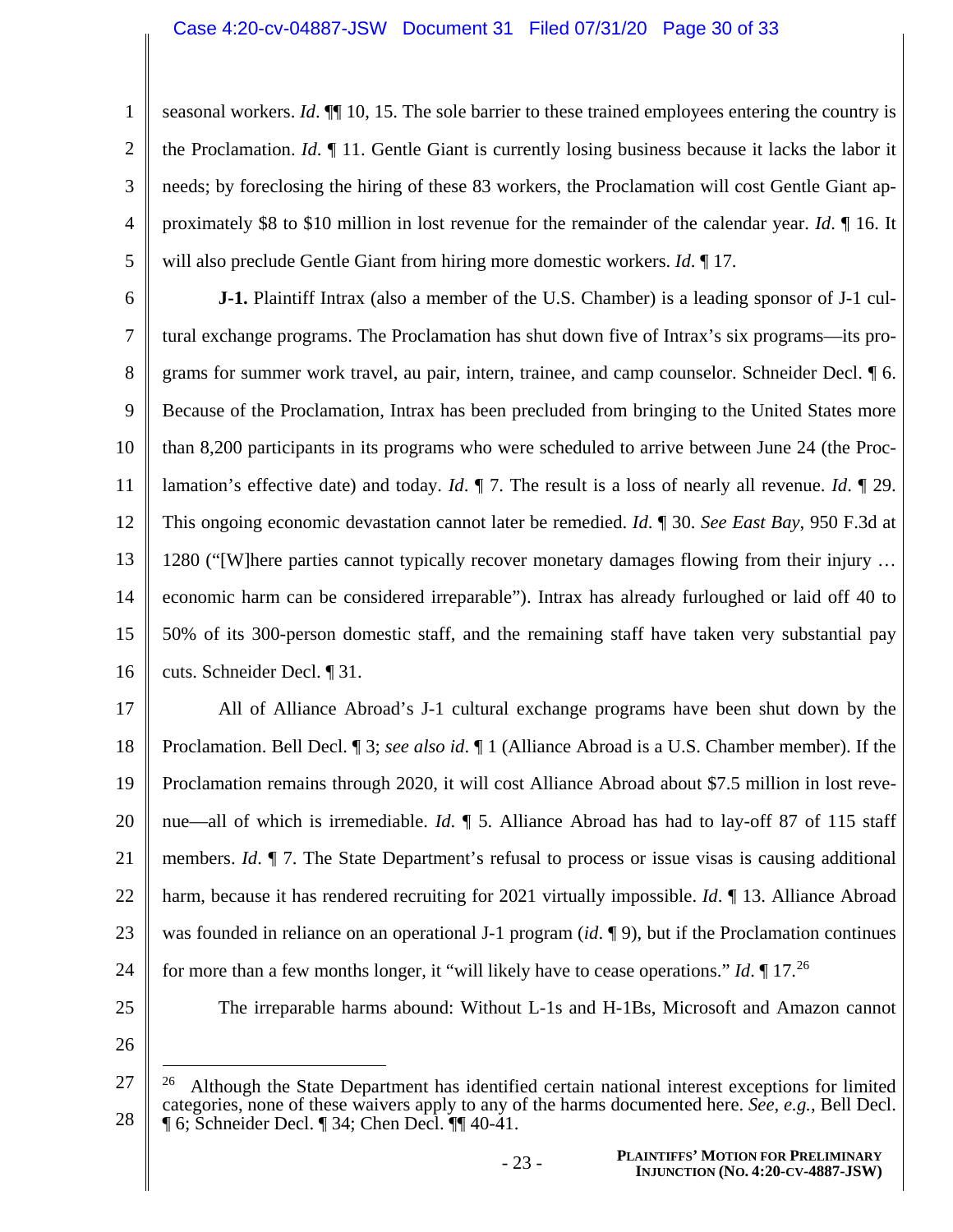#### Case 4:20-cv-04887-JSW Document 31 Filed 07/31/20 Page 31 of 33

2 3 4 5 6 build planned development teams at their U.S. headquarters (Chen Decl. ¶¶ 6-9; Brown Decl. ¶¶ 8-15). Without H-2Bs, Gentle Giant cannot hire 83 experienced seasonal workers to generate substantial revenue during busy season (O'Gorman Decl. ¶¶ 16-19); Singing Hills cannot accept new business opportunities (Leman Decl. ¶¶ 15-18); and Brummel Lawn cannot make capital investments (Brummel Decl. ¶ 21). Without J-1s, Intrax and Alliance Abroad will not even have businesses to run (Schneider Decl. ¶ 43; Bell Decl. ¶ 17).

7 8 9 10 11 12 13 An injunction will redress each of these injuries: It would allow Microsoft and Amazon to move their employees to the United States via L-1 and H-1B visas. It would enable Gentle Giant to add 83 H-2B workers immediately to finish its busy season; Singing Hills to add H-2B workers around October 1 to fulfill its business opportunities; and Brummel Lawn to make capital investments. It would restart the J-1 programs by Intrax and Alliance Abroad, allowing them to resume revenue. And, most fundamentally, it will stop the massive reconfiguration of the labor market, which harms the Plaintiff associations' members as a whole. Baselice Decl.  $\P$  4-7, 10-13.

14 15 16 17 18 19 20 21 **C.** Defendants' separate policy refusing to process and issue visas (*see* pages 18-20, *supra*) causes independent irreparable harm. For example, but for this separate action, Intrax would presently be lining up individuals on J-1 visas to enter the United States on January 1, 2021, it would enter agreements with partner businesses for these individuals, and it would earn revenue as a result. Schneider Decl. ¶ 39. The failure of defendants to process and issue visas before the end of 2020 precludes this conduct. *Id*. If the Court enjoins this independent unlawful behavior, this immediate harm would be remedied, regardless of the lawfulness of the Proclamation itself. *Id*.

22

1

23

#### **III. THE BALANCE OF THE EQUITIES AND THE PUBLIC INTEREST FAVOR AN INJUNCTION.**

24 25 26 The remaining equitable factors—the balance of equities and the public interest—merge where the government is the opposing party. *Nken v. Holder*, 556 U.S. 418, 436 (2009). Here, they sharply favor preliminary injunctive relief.

*First*, respecting congressional judgments is in the public interest:

27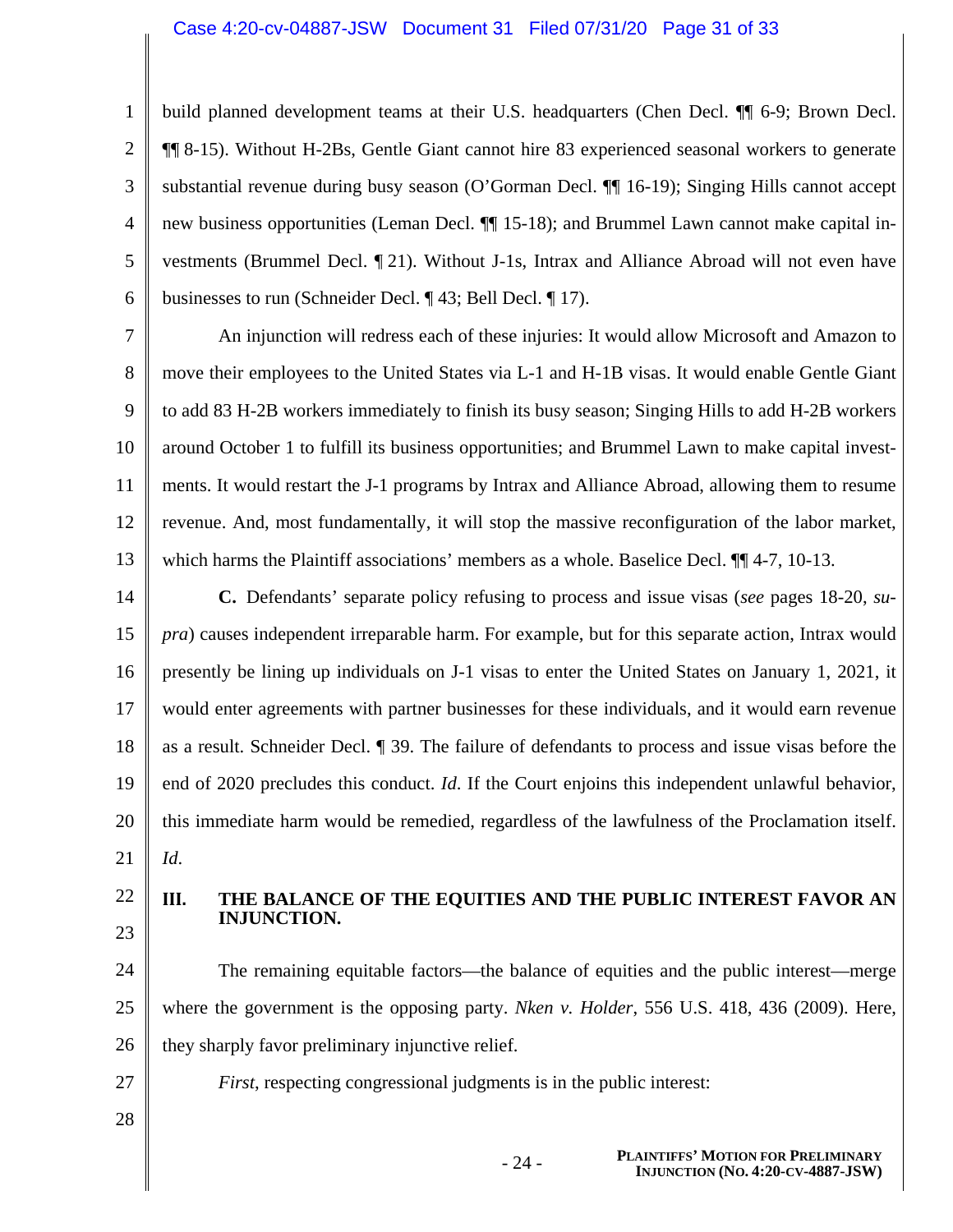### Case 4:20-cv-04887-JSW Document 31 Filed 07/31/20 Page 32 of 33

1

2

3

24

25

26

27

28

[W]hen Congress chooses how to address a problem, "[i]t is quite impossible ... to find secreted in the interstices of legislation the very grant of power which Congress consciously withheld," as doing so is "not merely to disregard in a particular instance the clear will of Congress," but "to disrespect the whole legislative process and the constitutional division of authority between President and Congress."

4 5 6 7 8 9 10 11 12 13 *Sierra Club*, 929 F.3d at 707 (quoting *Youngstown Sheet & Tube Co. v. Sawyer*, 343 U.S. 579, 609 (1952) (Frankfurter, J., concurring). That is, "the public has an interest in ensuring that the 'statutes enacted by [their] representatives are not imperiled by executive fiat.'" *East Bay*, 950 F.3d at 1281. Congress has chosen how to balance the needs of American employers with protection for American labor. *See* pages 8-10, *supra*. Because Congress has not authorized a wholesale repeal of the H, J, or L visa categories, "Congress presumably decided" that this entry ban "was not in the public interest," which is a factor that weighs heavily here. *Sierra Club*, 929 F.3d at 707. That conclusion is especially appropriate in view of the aggressive actions Congress *has* taken with respect to COVID-19's economic repercussions. Similarly, the "public interest is served by compliance with the APA." *California v. Azar*, 911 F.3d 558, 581 (9th Cir. 2018).

14 15 16 17 18 19 20 *Second*, the Plaintiff associations represent the interests of their members, which constitute a broad cross section of American business. The Plaintiff associations seek relief that is substantially in the public interest—it will ensure that businesses may recover, that they may expand their operations, and that they may hire large numbers of domestic workers. *See*, *e.g.*, Chen Decl. ¶¶ 10-31; Brown Decl. ¶ 14; Brummel Decl. ¶¶ 8, 20; Leman Decl. ¶¶ 18-19; Schneider Decl. ¶¶ 29-33; Bell Decl. ¶ 7; O'Gorman Decl. ¶ 17. These interests, which will accrue to the public as a whole, substantially favor the grant of injunctive relief. Baselice Decl.  $\P$  13-14; Hall Decl.  $\P$  7.

21 22 23 *Third*, as is "often" the case, the public interest favors preservation of the status quo ante; "a stable immigration system" benefits the Nation, including the myriad stakeholders who rely on operation of the system that Congress created. *Doe #1*, 957 F.3d at 1068.

### **CONCLUSION**

The Court should grant the motion for a preliminary injunction.